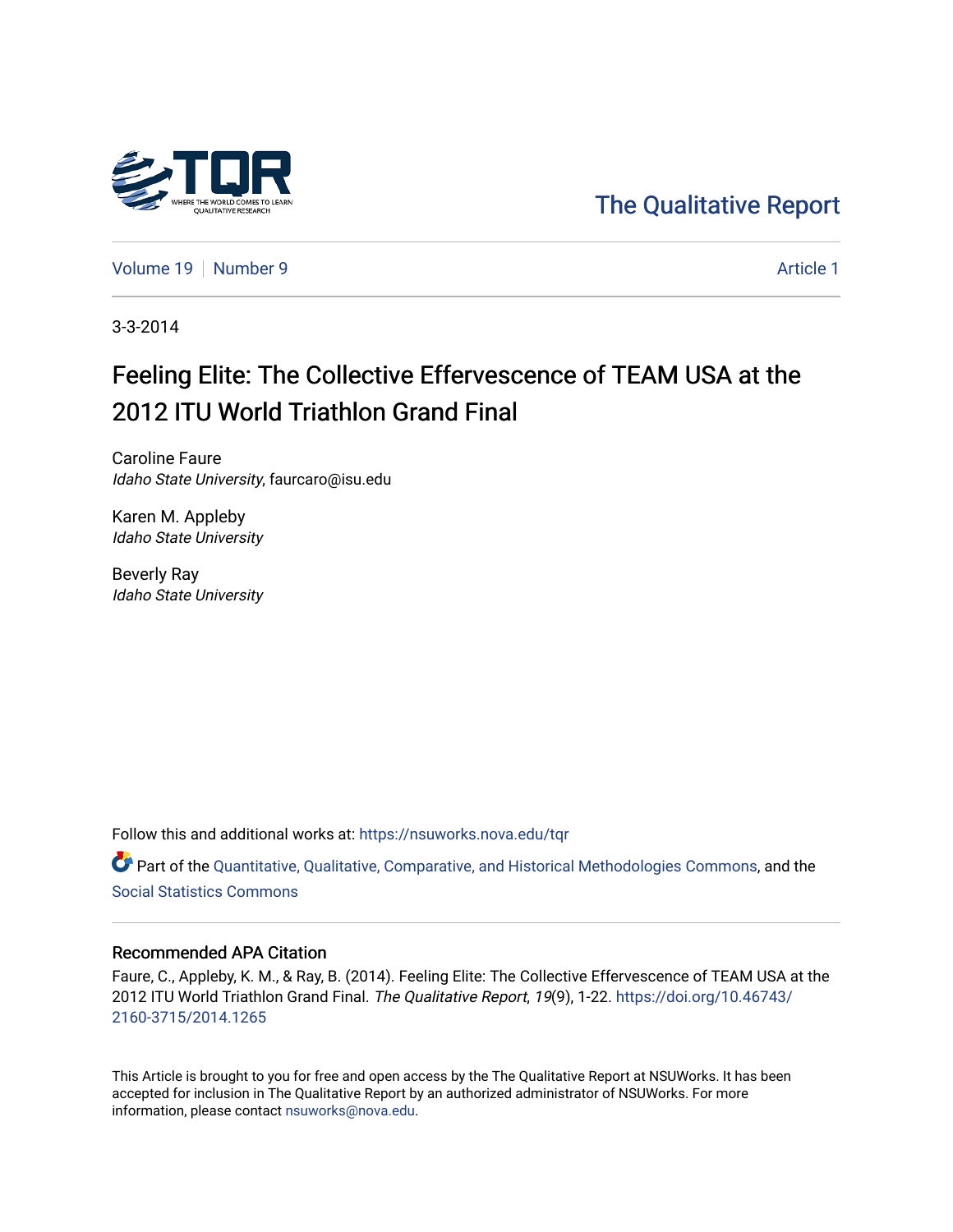# **Qualitative Research Graduate Certificate** Indulge in Culture Exclusively Online . 18 Credits **LEARN MORE**

# Feeling Elite: The Collective Effervescence of TEAM USA at the 2012 ITU World Triathlon Grand Final

## Abstract

Collective effervescence is an amplified, excited reaction made possible when a group of people experience something emotional together. We used a descriptive mixed methods approach to investigate both the individual and collective emotions of Team USA age group triathletes as they participated in the 2012 International Triathlon Union's (ITU's) Grand Final in Auckland, New Zealand. The results of our study suggest that participation in this event evoked emotions consistent with the themes of Intrinsic Arousal, Anxiety, National Pride, and Social Arousal. Further, the results indicated that this group of experienced athletes was less motivated by performance outcome goals (i.e., placing in the top three) and more motivated by the individual and collective emotions associated with being a member of Team USA and representing the USA on a national stage. While some have suggested that the more elite athletes may be more attuned to their emotional states than less accomplished competitors, we found the very nature of the Grand Final as a world championship event, coupled with the symbols and rituals associated with Team USA membership, provided age group athletes a rare chance to experience similar states.

## Keywords

Team USA, Triathlon, Collective Effervescence, Athlete Arousal

#### Creative Commons License



This work is licensed under a [Creative Commons Attribution-Noncommercial-Share Alike 4.0 License](https://creativecommons.org/licenses/by-nc-sa/4.0/).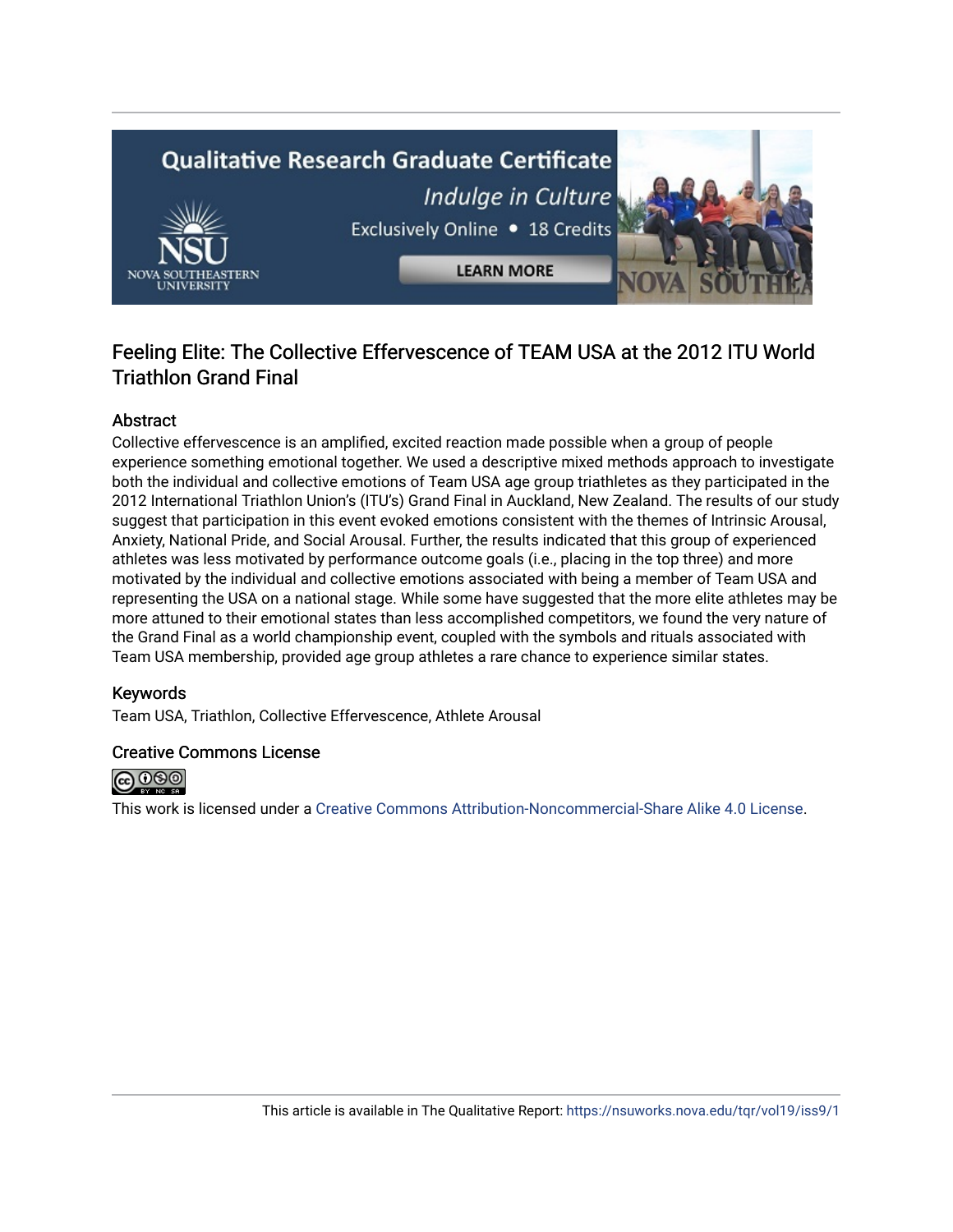

*The Qualitative Report* 2014 Volume 19, Article 17, 1-22 http://www.nova.edu/ssss/QR/QR19/faure17.pdf

# **Feeling Elite: The Collective Effervescence of TEAM USA at the 2012 ITU World Triathlon Grand Final**

Caroline Faure, Karen M. Appleby, and Beverly Ray Idaho State University, Pocatello, Idaho, USA

*Collective effervescence is an amplified, excited reaction made possible when a group of people experience something emotional together. We used a descriptive mixed methods approach to investigate both the individual and collective emotions of Team USA age group triathletes as they participated in the 2012 International Triathlon Union's (ITU's) Grand Final in Auckland, New Zealand. The results of our study suggest that participation in this event evoked emotions consistent with the themes of Intrinsic Arousal, Anxiety, National Pride, and Social Arousal. Further, the results indicated that this group of experienced athletes was less motivated by performance outcome goals (i.e., placing in the top three) and more motivated by the individual and collective emotions associated with being a member of Team USA and representing the USA on a national stage. While some have suggested that the more elite athletes may be more attuned to their emotional states than less accomplished competitors, we found the very nature of the Grand Final as a world championship event, coupled with the symbols and rituals associated with Team USA membership, provided age group athletes a rare chance to experience similar states. Keywords: Team USA, Triathlon, Collective Effervescence, Athlete Arousal*

#### **Introduction**

At the *Olympic Games*, nationalistic feelings peak among athletes (Kersting, 2007; Sullivan, 2009). Team members chosen by their respective National Olympic Committee to participate in the Games are recognized as not only the best in their sport but also as ambassadors of their respective nations. [Baron Pierre de Coubertin,](http://sportsillustrated.cnn.com/vault/topic/article/Pierre_de_Coubertin/1900-01-01/2100-12-31/mdd/index.htm) the Frenchman responsible for the revival of the *Olympic Games* in 1896 said, "The most important thing in the *Olympic Games* is not winning but taking part; the essential thing in life is not conquering but fighting well" (International Olympic Committee, 2012, p. 2). All nations, large or small, strong or weak, are encouraged to participate, not for the purpose of gaining national honors, but in the spirit of friendly rivalry and respect for the ability of the individual athlete. For de Coubertin, the focus of the *Olympic Games* was not on nationalism but rather on unbridled internationalism.

Few athletes earn the opportunity compete at the *Olympic Games*. In the sport of triathlon, it's even rarer. There are more than 140,000 athletes that hold membership in the sport's National Governing Body (NGB) in the United States, *USA Triathlon*. Of those, only five earned the right to compete at the 2012 *Olympic Games* in London. The International Triathlon Union (ITU) oversees international elite competition outside of the Olympiads. For seven races each year in locations spread across the globe, the ITU assembles the world's top triathletes for head-to-head competition. The series ends with the *Grand Final*, where the world champions for each gender are crowned. It is at this venue that age groupers, or amateur athletes who compete against other amateurs in five-year age increments, are invited to feel elite:

For the age group athletes, this is their *Olympics*. It really is…. We believe that *Team USA* is one of the most critical programs we have within the organization. We believe that because what it does is inspire people. People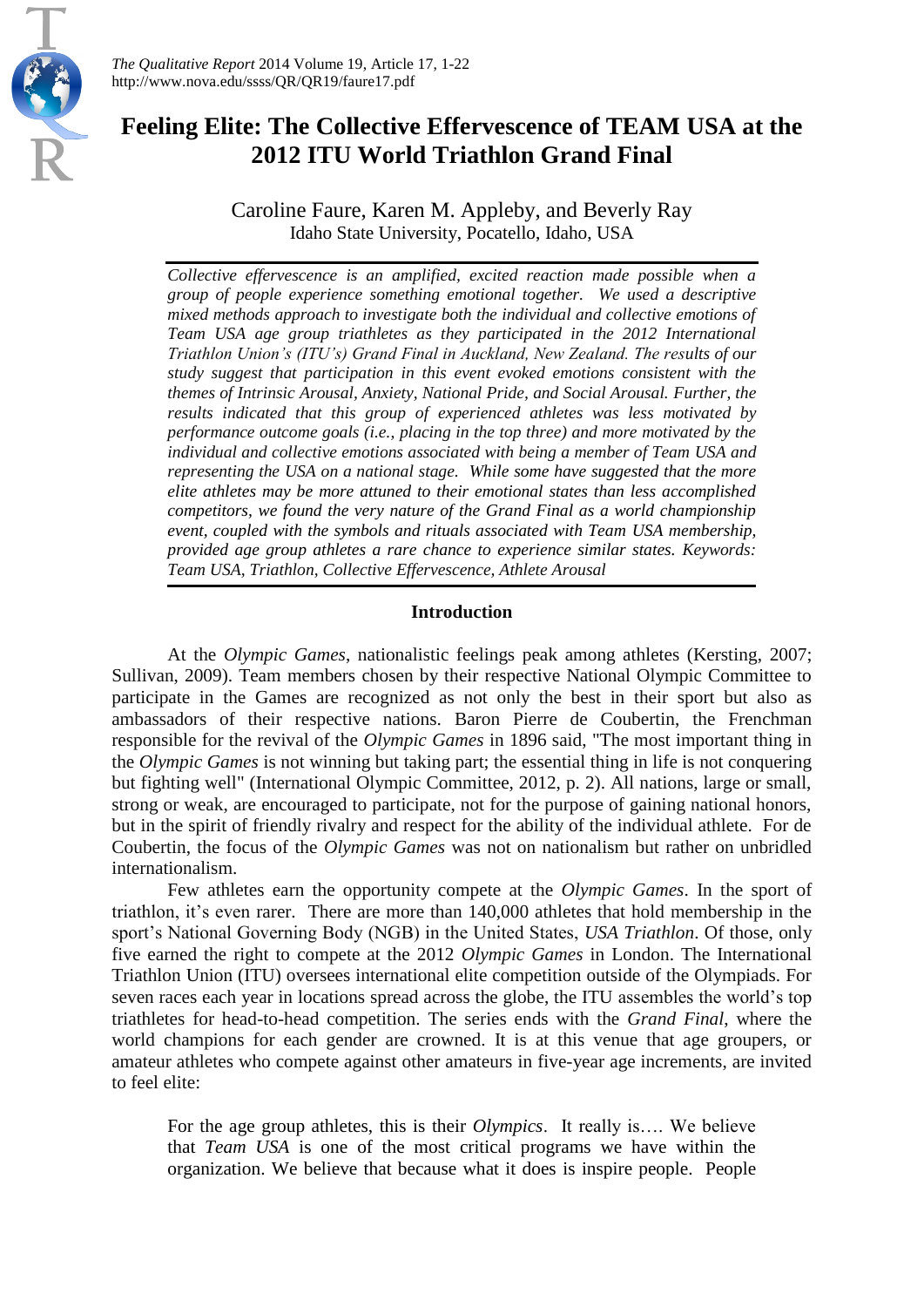here will go home from this event and they'll talk to others about this experience and what they had the opportunity to do and the people they had the opportunity to meet and others will be inspired to go to the qualifier and, perhaps, represent their country, too, on this world stage. We believe in that so much that we put the personnel behind it… [and] continue to nurture this philosophy that amateur athletes can be Olympians in a unique way, as well. They are not, per se, actual Olympic athletes, but they have a stage where they can race and put everything on the line. (Tim Yount, personal communication, October 20, 2012)

The 2012 *World Triathlon Grand Final* featured more than 3,000 age group athletes. The United States was one of 45 countries represented. Three hundred fifty-six athletes represented the United States of America on *Team USA* by participating in either the sprint distance (1000m swim, 24k cycle and 5k run) or Olympic distance (2000m swim, 40k cycle, and 10k run) race. Each participating country was allowed to enter no more than twenty athletes in each age group, per gender, per race distance. *USA Triathlon* relied on its *National Championship* events to guide the highly selective process of choosing *Team USA* members for this world championship event. To be invited to the team, triathletes in the United States must have placed in the top 18 in their respective age group at *USA Triathlon's National Championship* race the previous year, or they must have been ranked in the top 20 in their age group in the USAT Official Rankings at the close of the previous season (*USA Triathlon*, 2012). Once chosen, *Team USA* athletes represented their country in common national colors and wore race suits emblazoned with the letters *USA* across the chest, much like the nation's elite athletes do during their own international competition, including at the *Olympic Games*.

The triathlon race was the culmination of a week's worth of activities the ITU had planned for the athletes. A *Parade of Athletes* welcomed the athletes to Auckland three days prior to the first race. Through Auckland's downtown waterfront area, athletes marched in unison wearing their national colors and trailing their country's flag. They were greeted by thousands of spectators. Afterwards, at the *Opening Ceremonies*, athletes were welcomed by the Mayor of Auckland, and by the President of the ITU, who is also a member of the International Olympic Committee. Following their welcome, athletes were entertained by a comic and by native Māori dancers who performed a haka dance. Afterwards, athletes were treated to a celebratory pasta party. Just as de Coubertin encouraged with the *Olympic Games*, the gathering encouraged intercultural dialogue and social discourse. Other festive events during the week included a *Sport and Lifestyle Expo*, various site-seeing tours, a *Teams Triathlon* (super sprint race with four people per team who each swim, cycle and run before tagging the next team member), and elite athlete races. Following the age group races, there was an *Awards Ceremony* and a *Closing Party*.

Through personal interviews, many of the age group triathletes in attendance claimed the experience was unparalleled. They claimed emotions so strong that it could even be argued that what they felt from engaging in such an opportunity was comparable to what elite athletes feel when also representing the USA in international competition, such as at the *Olympic Games*. Émile Durkheim might even refer to it as a *religious* experience.

Specifically, when Durkheim (1965) studied religious societies, he discovered a fundamentally social phenomenon in which beliefs and practices are held sacred. Durkheim (1965) found that, when together, the religion's group members lost all sense of individuality and were instead collectively united with their god(s). That same collective effervescence, as Durkheim labeled it, could also be perceived within the collection of athletes that formed *Team USA*. Collective effervescence is an amplified, excited reaction made possible when a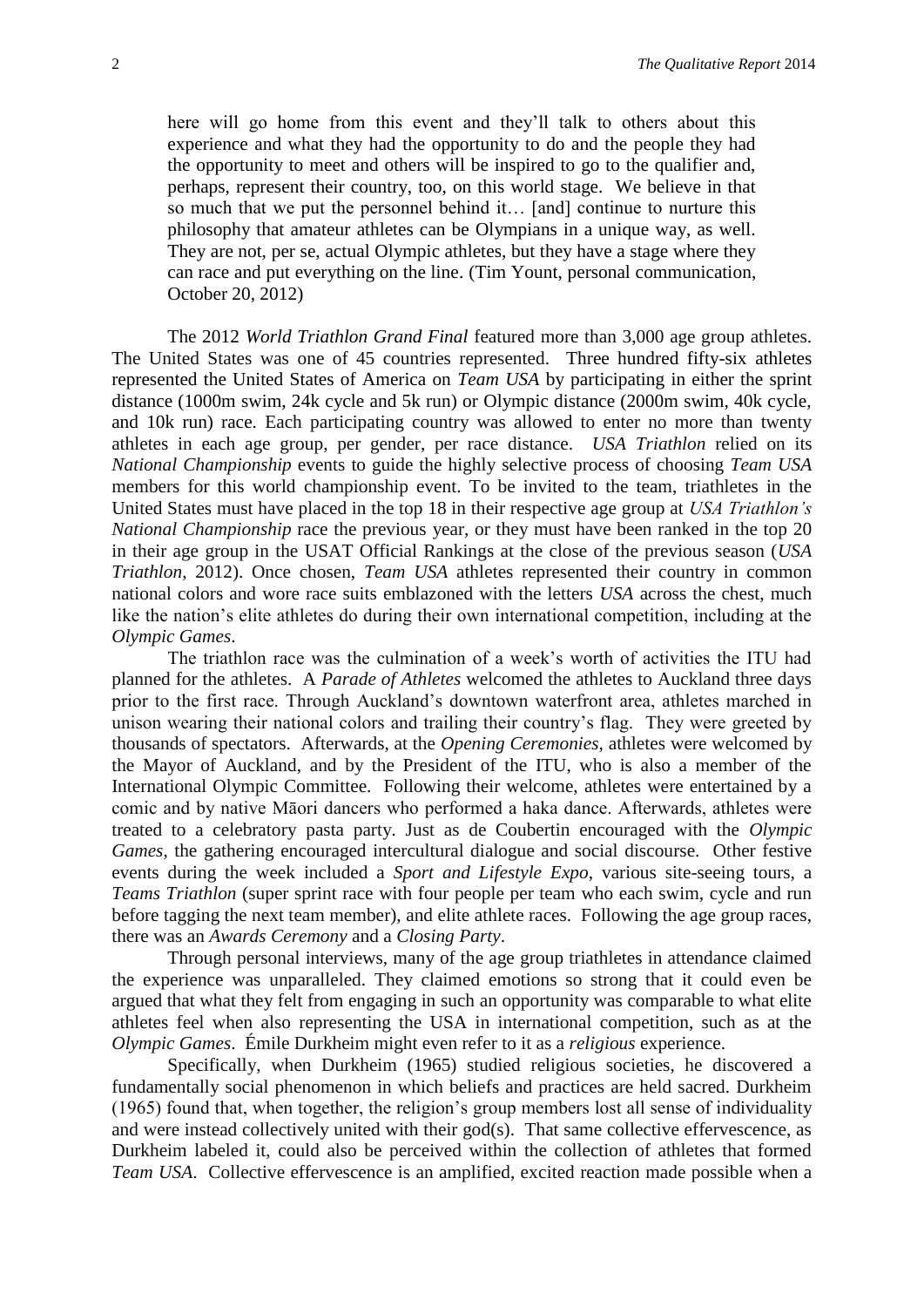group of people experience something emotional together (Durkheim, 1965). At the *Grand Final*, we witnessed collective effervescence as a strong energy that prompted a majority of *Team USA* athletes to forget about the individuality of their sport or their own individual race performance and focus instead on team membership and team performance. This was especially apparent when a particular emotion, such as nationalism was shared among the group.

Durkheim (1965) contended that collective representations must be periodically strengthened and recharged. Since 2010, the ITU has extended an invitation to amateur athletes from more than 40 countries to compete in the World Triathlon *Grand Final*. Age group athletes hoping to race at the *Grand Final* were required to qualify for their national teams, with many National Federations holding qualification races. Each participating country was allowed to enter no more than twenty athletes in each age group, per gender. *USA Triathlon* relied on its National Championship event to guide the highly selective process of choosing *Team USA* members. To qualify, triathletes in the United States must have placed in the top 18 in their age group at the *USA Triathlon National Championships* the previous year or have been ranked in the top 20 in their respective age group in the USAT Official Rankings at the close of the previous season (*USA Triathlon*, 2012). Once chosen, *Team USA* athletes collectively represented their country in common national colors and uniforms emblazoned with the *USA* letters, much like the nation's elite athletes do during international competition, including at the *Olympic Games*.

While the competitive format of the sport is virtually the same, many *Team USA* members interviewed before the Auckland race said they believed that representing one's country would be intensely emotional. Representing one's country is a rare opportunity for amateur athletes. Because of this, we sought to discover whether or not the sense of collective emotion and nationalism experienced by *Team USA* members was comparable to those emotions experienced by US Olympic athletes, as noted in the literature. Therefore, the purpose of our study was to explore the emotional experiences of age group triathletes as they participated on *Team USA* at the 2012 *ITU Short Course Triathlon World Championships Grand Final* in Auckland, New Zealand.

#### **Researchers' Experiences**

The lead author of our study, C. E. Faure, was selected to participate on *Team USA* at two different world championship triathlon events. The first was in 2010 for the *Grand Final* in Budapest, Hungary. It was there that she was overcome with emotion at the grandiose nature of the event. Having aspired to be an Olympic athlete in her youth but having fallen far short of that dream, the opportunity to represent the United States of America at an international event was overwhelming. The weeklong excursion to Budapest as a member of *Team USA* included numerous sightseeing and social team gatherings in addition to the triathlon events. In the days prior to the race, the streets of Budapest were cluttered with thousands of athletes from around the world, many of who were sporting their nation's colors. For Faure, the simple act of wearing the red, white, and blue *USA* shirt or sweat suit while venturing around town evoked an enormous sense of nationalistic pride. Additionally, the team camaraderie was apparent, even for her, a newcomer. Within the first hours, it was obvious to her that this experience was not just about spending a week abroad and competing in a triathlon, it was making lifelong friends. Regardless of future race outcomes, Faure now had a lifetime membership to a very *special* fraternity of athletes. During the *Parade of Athletes*, she was overcome with even more emotion as she walked in unison with other *Team USA* members behind Old Glory, just as she had observed on television when watching the *Olympic Games*. For the hours and days that followed, she felt *special*, too, and had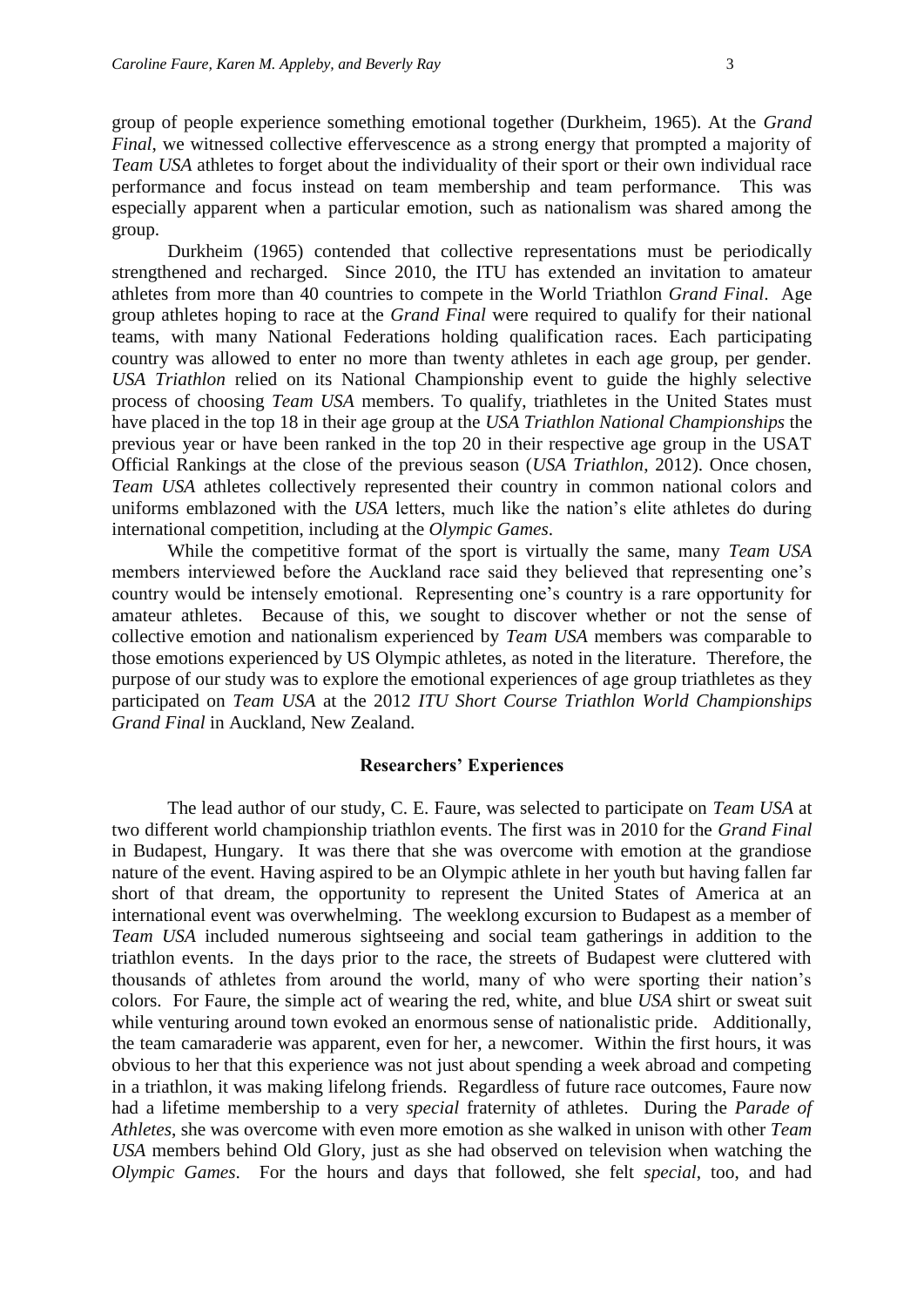difficulty controlling the sense of pride she felt to be one of the "lucky" ones: an *American*. During the two-hour-long opening ceremony, welcoming speeches, music and cultural spectacle entertained the athletes and fans. The race, itself, (held four days later) was the culmination of the experience. Without question, this was the biggest athletic event she had ever participated in and nerves were at an all-time high. But in this race, she was surprised to discover herself not concentrating on her race performance. Instead, she found herself focused on representing the United States of American through every stroke, cycle and stride. In the final meters of the race, a *Team USA* coach reached out over the barricade and handed Faure a small, American flag to waive as she crossed the finish line, just as he had done for every other *Team USA* member. Nothing in her life could compare to the emotion Faure felt at that very moment. As she grasped the flag and held it up, she felt unbridled passion. She felt clearly that crossing the finish line was a representation of the ideals her country holds dear: democracy, equality, and freedom. Her finish time did not matter. Her finish order did not matter. All that mattered were those three letters across her chest: *USA*!

In the months following Budapest, the magnitude of what Faure had experienced resonated, and she wondered whether or not others collectively shared the strong emotions she herself had experienced in Budapest as a member of *Team USA*. Subsequently, this research project was born. After being selected to race in Auckland, Faure engaged in participant observation in an attempt to verify previous experiences and also establish rapport with other participants.

#### **Methods**

Our study followed a descriptive mixed methods approach and the primary researcher also acted as a participant observer. It was guided by the following questions:

- 1. What performance expectations do *Team USA* members have regarding competing in the 2012 *ITU World Triathlon Championship Grand Final*?
- 2. What individual and collective emotions do members experience as a result of being chosen to *Team USA*?

#### **Research Design**

We utilized a qualitative descriptive design. Qualitative description is a naturalistic method by which authors provide a descriptive summary of an event from the participants' perspective with no a-prior assumptions such as theory building (Sandelowski, 2000). Sandelowski (2000) suggested that descriptive techniques are most appropriate for researchers who investigate questions "of special relevance to practitioners and policy makers" and, in most cases, which are related to event specific situations (p. 337). We deemed this particular research design appropriate for the study because our research questions were focused on participants' experiences on *Team USA* at the 2012 ITU World Triathlon Championship *Grand Final*.

Descriptive qualitative designs use a number of data collection techniques in order to describe participant experience. These techniques include, but are not limited to, individual interviews and observation (Sandelowski, 2000). We used individual interviewing techniques in order to glean a first person understanding of the experience from the participants at the event. Through observation, we were able to focus on the meanings of team membership, as seen from the standpoint of participants (Jorgensen, 1989; Spradley, 1980; Znaniecki, 1934).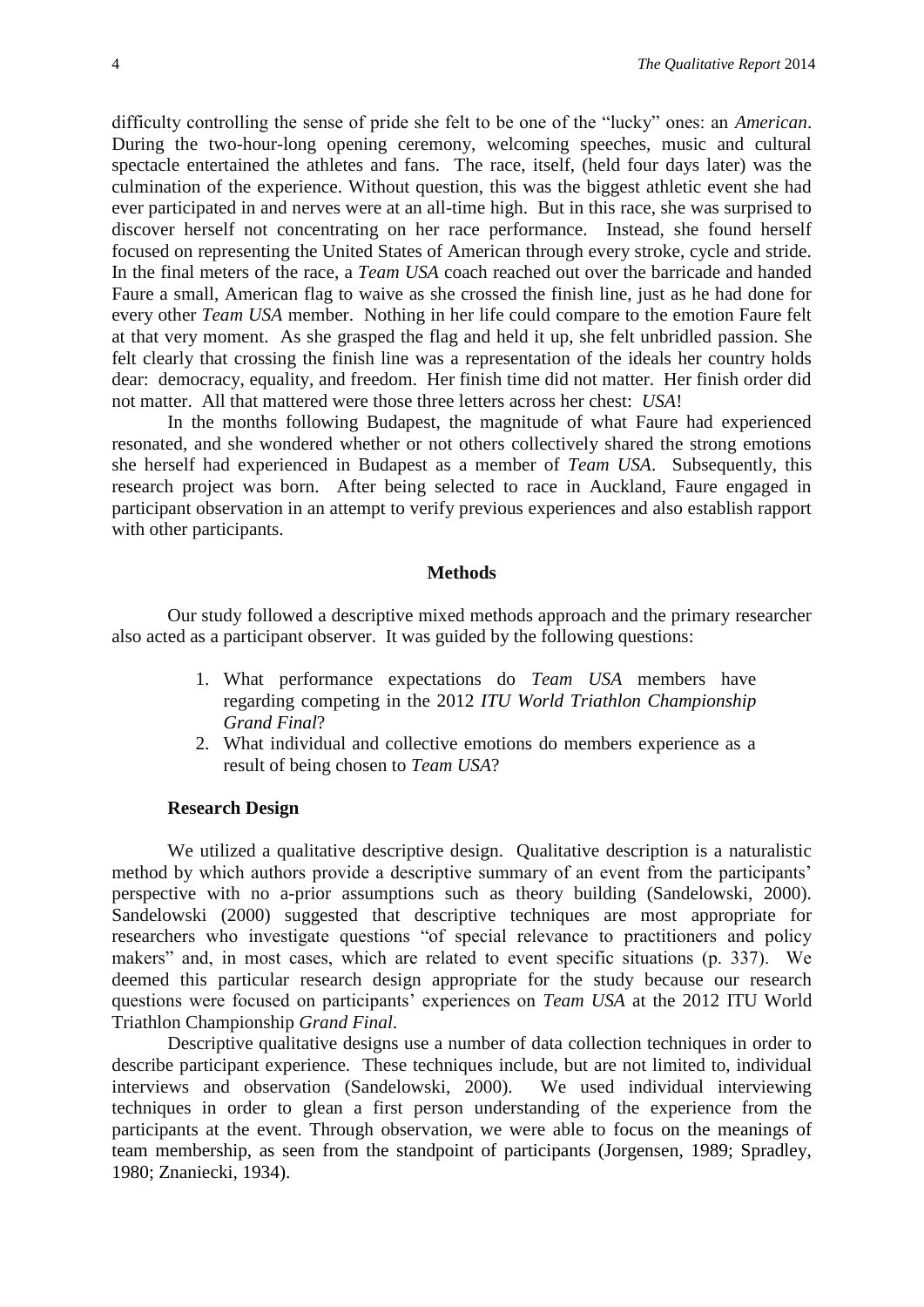The role of the primary research team member as an athlete participant on *Team USA* also added a degree of insight to our investigation, and helped to validate our findings (DeWalt & DeWalt, 2002). Participant observation is defined as the process by which researchers are able to learn about the activities of the people under study in the natural setting through observing and participating in those activities. It has been shown to provide the context for development of sampling guidelines and interview guides, as it did with our study (DeWalt & DeWalt, 2002). Bernard (1994) found that participant observation gives the researcher a better understanding of what is actually happening within a culture and lends credence to one's interpretation of the observation. This is because observations might help the researcher have a better understanding of the context and phenomenon under study. While the methodology is appropriate for studies of almost every aspect of human existence (Jorgensen, 1989), the use of participant observation has long been associated with the study of sport. Loy and Segrave (1974) suggested participant observation was of value in sport, claiming that such "exploratory research with its emphasis on discovery and creativity often results in the discovery and description of significant sociological variables" (p. 299).

For the purposes of our study, the first author engaged in participant observation by being a member of *Team USA* and competing in the *ITU Grand Final* event on two separate occasions. The first such experience was two years prior to Auckland and provided a basis for the design of this study. Through this active engagement she was able to experience, first hand, the emotional and social process that this event elicited and, therefore, was able to better understand and describe the experiences of the participants in our study. Furthermore, her past experiences as a *Team USA* member and the resulting collective emotions that were generated from that experience helped to validate our study.

While it can be argued that participant observation can be affected by the researcher's own bias, DeWalt and DeWalt (2002) contended that "the goal for design of research using participant observation as a method is to develop a holistic understanding of the phenomena under study that is as objective and accurate as possible given the limitations of the method" (p.92). Because these same authors suggested that the validity of this research strategy becomes stronger when supplemented with interviewing and quantitative measures such as questionnaires, our research team elected to integrate such mixed methodology into the design of our study.

#### **Participants and Sampling**

Upon institutional IRB approval the first and second authors traveled to Auckland, New Zealand for the ITU world championship event. After arrival, participant recruitment for our study was initiated at the team's host hotel where team members were gathering upon arrival. We obtained a sample of convenience for survey distribution during the *Team USA* photo shoot on the Auckland pier four days prior to the race, and again at the *Team USA* prerace meeting, which took place at the team hotel two days prior to the race. We felt it was important to query *Team USA* members in person in Auckland both prior to and immediately after the race experience. This was because we felt *Team USA* members would be at the height of the emotional experience during these times. Research by Carr and Worth (2001), Fontana and Frey (1994), and Shuy (2003) support the value of such face-to-face interview methods.

Research participants ranged in age from 18 to 83 and included both males and females from 32 different states. The inclusion criteria for participation in our study were, (a) membership on *Team USA* (either sprint or Olympic-distance athletes), and (b) participation in the *ITU Grand Final*. We obtained a sample of convenience during the *Team USA* photo shoot on the Auckland pier four days prior to the race, and again at the *Team USA* pre-race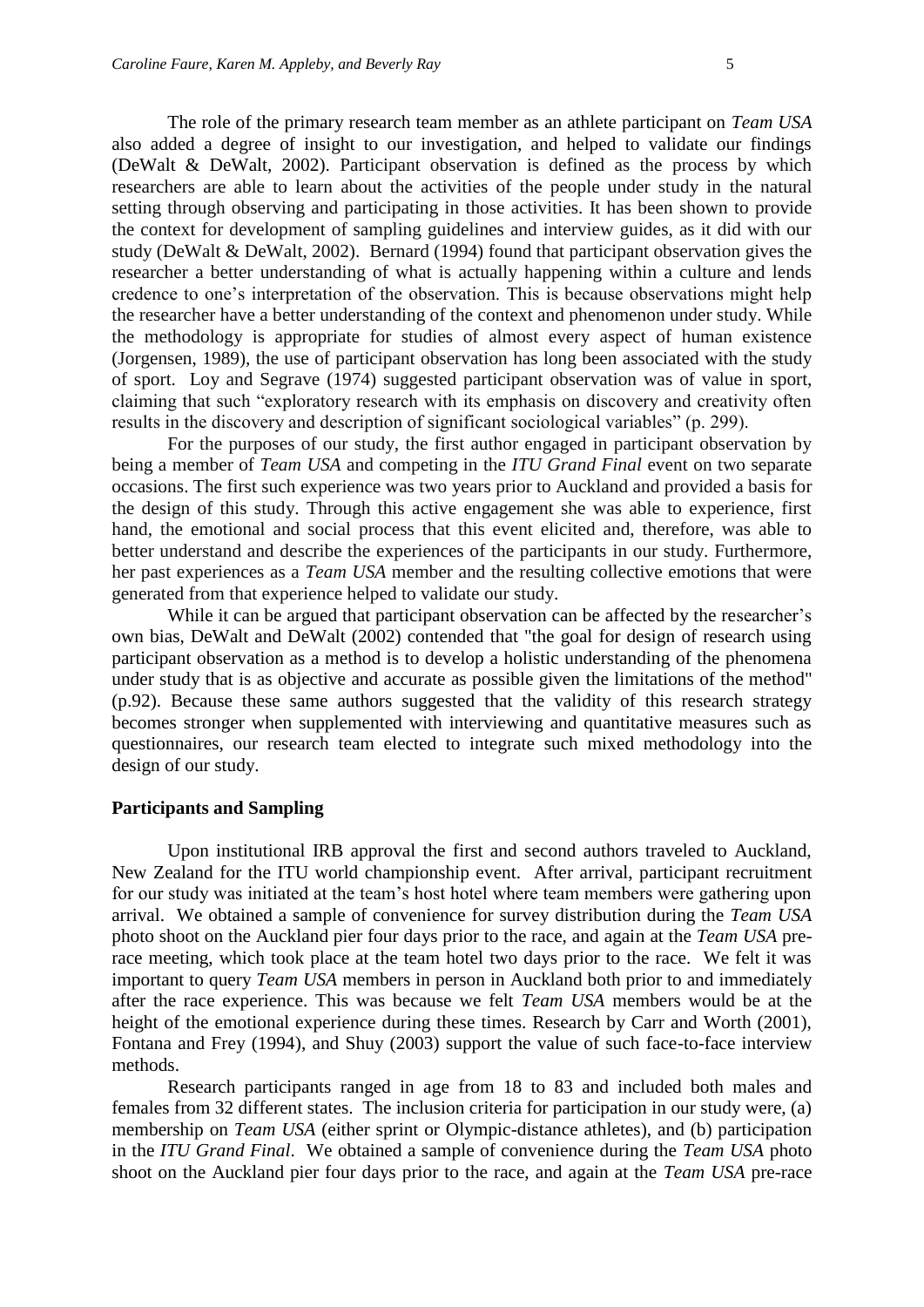meeting, which took place at the team hotel two days prior to the race. We conducted additional interviews in an effort to gauge the participants' race experience immediately after the triathlon race near the finish line. Participants who were present at either of these events fit the inclusion criteria and were deemed appropriate for the study. We randomly approached and asked *Team USA* members if they would volunteer to participate in our study. We provided all potential participants with a statement of informed consent, and we gave them details about the goals of our study.

#### **Data Collection**

After consenting, we gave each study participant a one-page questionnaire that requested basic demographic information (gender, age and home state) along with questions related to triathlon experience (number of years as a triathlete, number of times selected to *Team USA*, and history of podium finishes at both national and international triathlon events). Also, given a list of prompts, we asked participants to describe their emotions related to the *Team USA* experience using a five-point Likert scale. Responses ranged from *strongly disagree* to *strongly agree.* 

As stated previously, we used a mixed methods approach for our study, as it has been shown to add to the validity of qualitative inquiry (DeWalt & DeWalt, 2002). We felt integrating a quantitative approach was necessary in order to better understand the demographic characteristics of the participants. Jones (1998) espoused the strength of mixed methods approaches in sport fandom research, posits qualitative paradigms are effective methods to understand the "cognitive and affective" (para. 10) components of an experience, while quantitative methods are appropriate to interpret the "behavioural" components of experience (para 7). Much like research in the sport fandom area, our current study was focused on cognitive, affective, and behavioral elements of participant experience. Therefore, after questionnaires were completed, we administered follow-up interviews using a semistructured interview protocol to a convenient sample of participants (n=10) and also with the Chief Operating Officer of *USA Triathlon*. Purposeful interviews with triathletes identified by *USA Triathlon* staffers as first time team members, repeat team members, and/or medal contenders helped us target those of particular interest. These interviews helped us to balance responses across experience groups.

We asked interview participants to discuss their feelings of participating on *Team USA* and to describe their expectations and emotions. Each interview ranged in duration from four minutes to 17 minutes. Because we felt it was important to interview participants on site, these interviews were much shorter than traditional in-person interviews, yet we still found them to be descriptive and rich. These in-person interviews allowed us to better understand the unique experiences of the athletes. We conducted all of the interviews face-toface while the athletes were immersed in the weeklong *Team USA* experience. We recorded each of the interviews, transcribed them, and later emailed those transcripts to each participant. This member checking was done for verification purposes. We encouraged participants to make any necessary changes and return the interview transcript back to us, via email. Member checking is commonly used qualitative strategy that can help reduce "…the chances of misrepresent[ation]" by the researcher (Krefting, 1991, p. 218). Through personal experience as a member of *Team USA* and by taking field notes, the first author was also able to authenticate the results of the questionnaire and the thematic constructs of the interviews. DeWalt, DeWalt, and Wayland (1998) noted that such methods help to provide an accurate description of what is observed and are products of the observation process.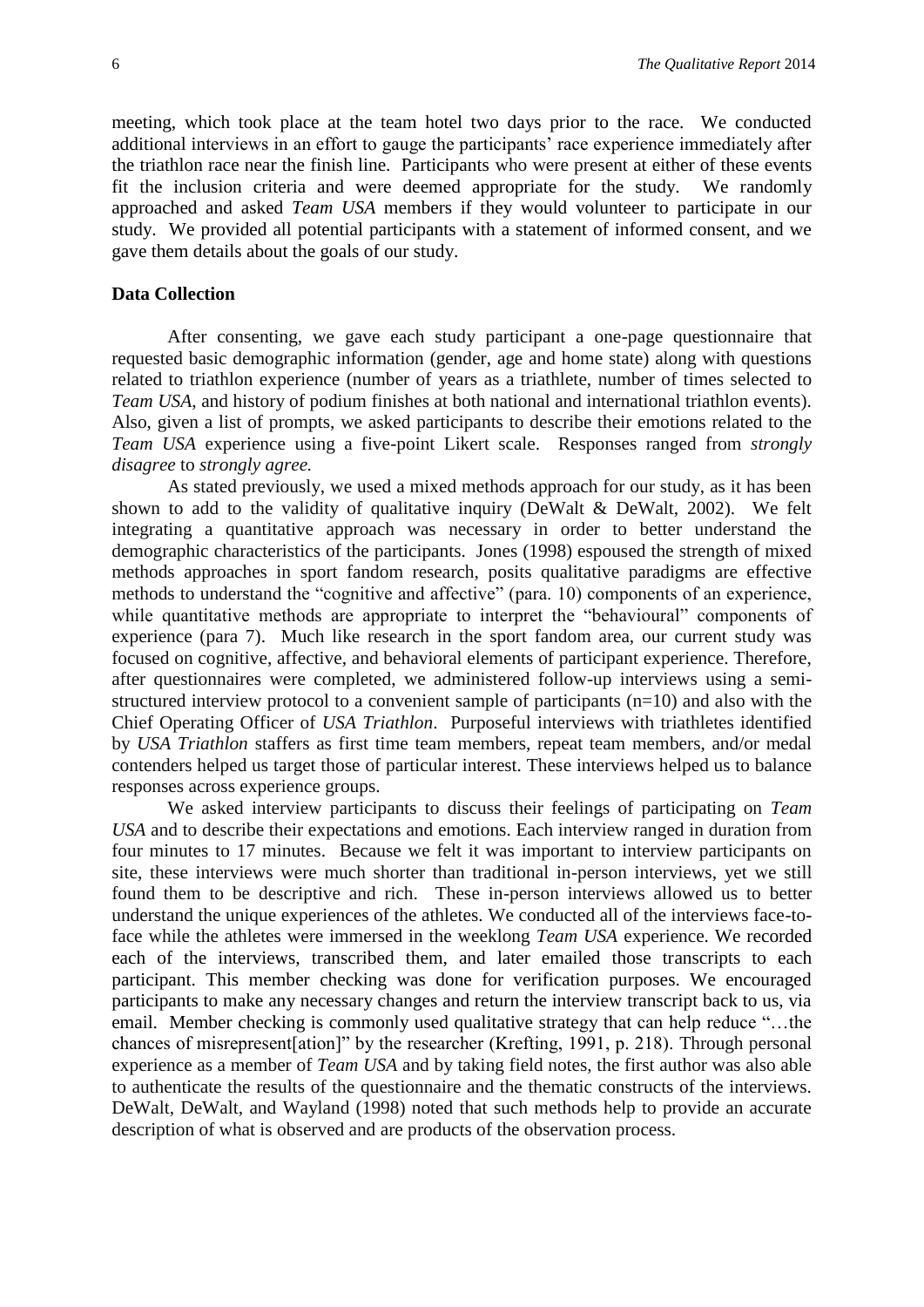#### **Data Analysis**

Independently and after return to the USA, we analyzed the data from the questionnaires using basic descriptive measures. To analyze the qualitative data acquired from the interviews, the first and second author each reviewed the written transcripts independently and identified raw data themes and subthemes using descriptive coding. According to Saldaña (2009), a code in qualitative inquiry is most often a word or short phrase that symbolically assigns a summative, salient, essence-capturing, and/or evocative attribute for a portion of language-based or visual data (p. 3). Our coding process allowed us to segregate, group, regroup, and re-link the interview data, which thereby helped us consolidate meaning and explain (Grbich, 2007; Saldaña, 2009). At each progressive stage of the thematic analysis and coding process, we sought and obtained consensus among all of the authors. We reported consensual findings using a combination of hierarchical content trees and direct quotes from the interview transcripts in an effort to enable our readers to better understand the participants' perceptions and experiences. Subsequent coding helped us to link the identified themes to traits of elite athletes identified in sports psychology literature (Deci, 1980; Hanin, 1980; Kersting, 2007; Lomong, 2012; Sullivan, 2009; Pensgaard & Duda, 2003). Following the data analysis, we asked a third author with extensive qualitative research experience but not directly involved in this interview process to confirm the categories. The goal of our triangulation strategy (was to establish a common understanding of the meaning of the various themes through extensive exploration and discussion of the *Team USA* members' thoughts. Biddle, Markland, Gilbourne, Chatzisarantis, and Sparks (2001) suggested that readers should be provided with an opportunity to evaluate and interpret interview data in a way that is most meaningful to them. Therefore, the findings of our study are presented using both hierarchical content trees and direct quotations.

#### **Results**

#### **Demographic Profile**

In all, we distributed 143 survey questionnaires to *Team USA* members and 128 were returned, for a response rate of 89.5%. Additionally, we conducted 10 on-site interviews with a convenient sample of the participants who responded to the questionnaire. The participants represented 32 states in the USA. By gender, 64.8% (n=83) of the participants were female and 35.2% (n=45) were male. Table 1 shows the participants' age range.

| Age Range | n  | Percentage |
|-----------|----|------------|
| Under 19  | 3  | 2.3%       |
| 20-29     | 11 | 8.6%       |
| 30-39     | 25 | 19.5%      |
| 40-49     | 38 | 29.7%      |
| 50-59     | 23 | 18.0%      |
| 60-70     | 19 | 14.8%      |
| Over 70   | 17 | 7.0%       |
|           |    |            |

#### **Table 1. Participants' Age Range**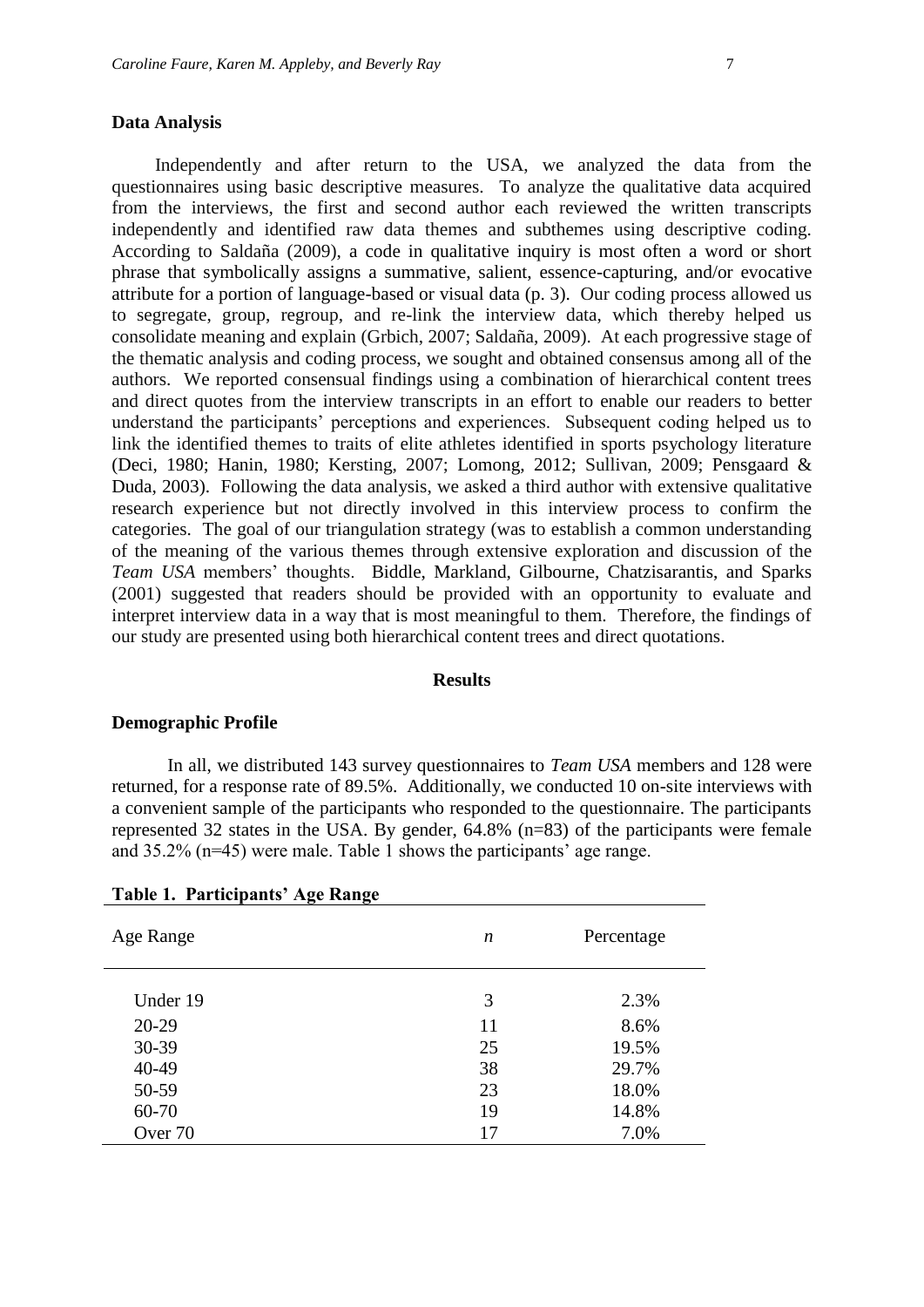#### **Triathlon Experience**

Related to triathlon experience, 37.8% (n=48) of the participants acknowledged competing in the sport of triathlon for more than ten years, 28.3% (n=36) reported they had raced between two and four years, 22% (n=22) said between five and seven years, 10.2%  $(n=13)$  had eight to ten years of experience, and 1.6%  $(n=2)$  said they were in their first year competing in the sport. Fifty percent (n=64) were participating on *Team USA* for the first time, 41.4% (n=53) had participated on *Team USA* between two and four times, and 8.6% (n=11) had participated on the team five or more times. Most athletes on the team did not have previous podium finishes at the national or international level. Overwhelmingly, 72.7% (n=93) of participants had never placed in the top three at a *USA Triathlon* National Championship event compared to 27.3% (n=35) who had. At *ITU Grand Final* events, 89.9%  $(n=114)$  reported they had never placed in the top three compared to 10.2%  $(n=13)$  who had experienced a podium finish. Most participants said they trained, on average, between 10-15 hours per week (60.9%; n=78). 22.7% (n=29) said they trained between 15-20 hours per week; 10.9% (n=14) said less than 10 hours per week, and 5.5% (n=7) reported training for more than 20 hours per week on average leading up to the race in Auckland.

#### **Race Expectations**

Race expectations among the participants varied, however we found the vast majority had no expectations to win or place in the top three overall in their respective age group. In fact, close to 73% of our participants acknowledged having no aspirations to place in the top three in their respective age groups. Table 2 summarizes the participants' race expectations.

#### **Table 2. Participants' Race Expectations**

*For the ITU race in Auckland, I would summarize my race expectations as (check one box for each statement):*

|                                                                      | Strongly<br>Disagree | Disagree | Uncertain | Agree  | Strongly<br>Agree |
|----------------------------------------------------------------------|----------------------|----------|-----------|--------|-------------------|
| I'm hoping to win my age group.                                      | 57.03%               | 22.66%   | 7.81%     | 7.03%  | 5.47%             |
| I'm hoping to place in the top three<br>in my age group.             | 46.88%               | 25.78%   | 8.59%     | 8.59%  | 10.16%            |
| I'm hoping to place in the <b>top ten</b> in<br>my age group.        | 24.22%               | 17.97%   | 19.53%    | 20.31% | 17.97%            |
| I'm <b>not</b> expecting to place in the top<br>ten in my age group. | 20.31%               | 14.06%   | 19.53%    | 25.00% | 21.09%            |

#### **Emotional Experiences**

Though the questionnaires and interviews, we found the experience of participating on *Team USA*, and representing the USA in international competition in particular, created intense emotion in a large majority of the participants. Nearly 80% of our participants said they felt they were part of a team (rather than competing as an individual, as is typical for triathlon), 98% felt a sense of team camaraderie, 98% felt both excited and honored to be given the opportunity, and 98% felt a sense of pride in the opportunity to represent the United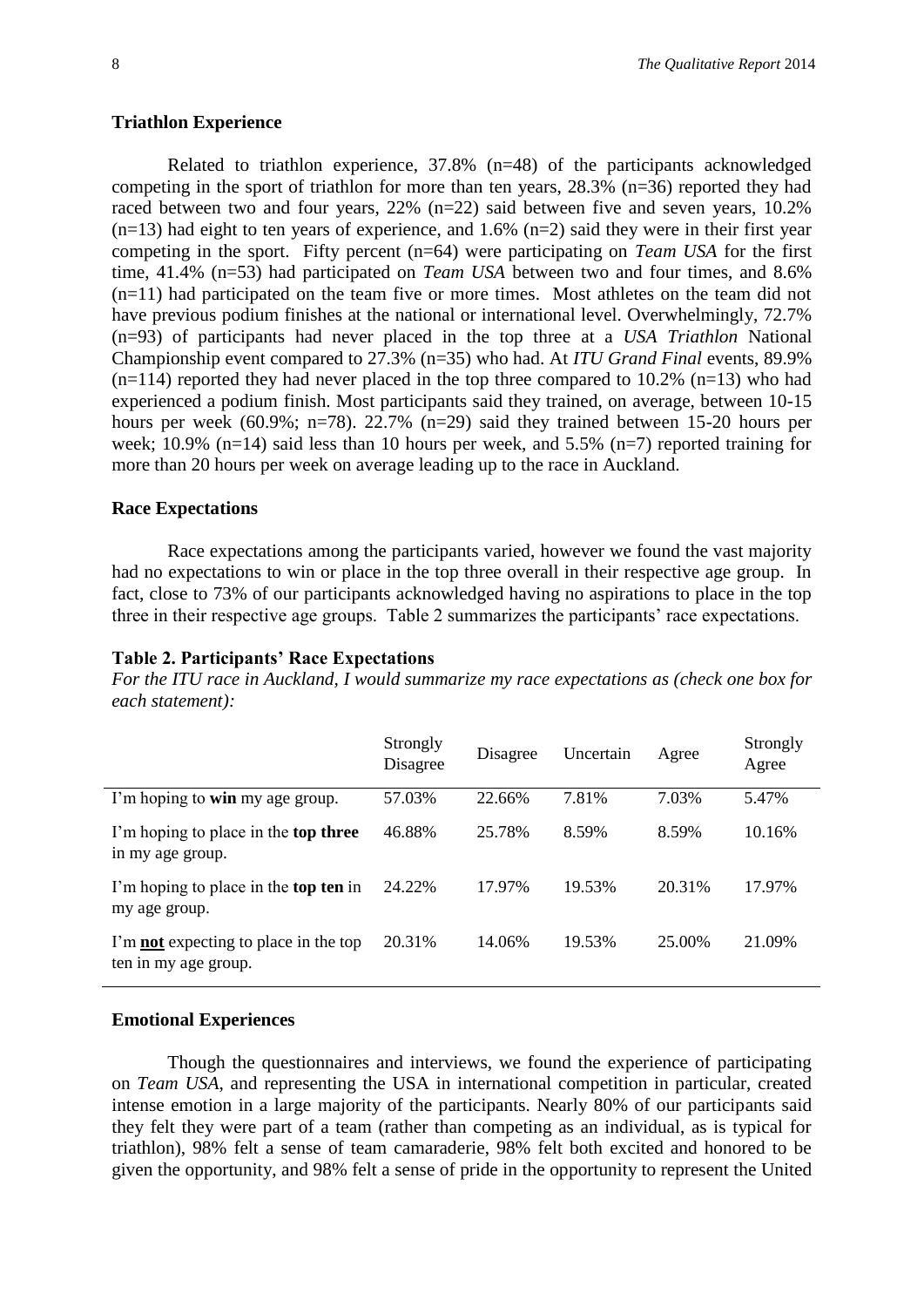States of America at the event. Additionally, 91% said the emotions they were feeling were heightened as a specific result of their representation of the USA. Wearing their nation's letters and colors was also a highlight for the vast majority of our participants. Ninety-six percent of our participants said they looked forward to the social opportunities the experience offered, and nearly 94% said they felt "special" as a result of their selection to and participation on *Team USA.* Table 3 provides a summary.

#### **Table 3. Participants' Emotional Experiences**

*I would summarize my emotions on being a part of Team USA by the following (check one box for each statement):*

|                                                                                                                                                                                                              | Strongly<br>Disagree | Disagree | Uncertain | Agree  | Strongly<br>Agree |
|--------------------------------------------------------------------------------------------------------------------------------------------------------------------------------------------------------------|----------------------|----------|-----------|--------|-------------------|
| I feel as though I am part of a team (USA)<br>for this experience rather than representing<br>myself as an individual.                                                                                       | 0.78%                | 6.25%    | 13.28%    | 53.91% | 25.78%            |
| Talking with other Team USA members<br>gives me a sense of camaraderie with my<br>fellow countrymen/countrywomen.                                                                                            | 0.78%                | 0.78%    | 0.78%     | 49.22% | 48.44%            |
| I am excited to be a part of <i>Team USA</i> .                                                                                                                                                               | 0.00%                | 0.00%    | 1.56%     | 36.72% | 61.72%            |
| I feel <b>honored</b> to be a part of <i>Team USA</i> .                                                                                                                                                      | 0.00%                | 0.00%    | 2.34%     | 28.13% | 69.53%            |
| I feel a sense of national pride in<br>representing the USA at the ITU world<br>championship event in Auckland.                                                                                              | 0.00%                | 0.00%    | 2.34%     | 33.59% | 64.06%            |
| Because I'm representing the USA at a<br>world championship event, the emotions<br>I'm feeling about this race in Auckland are<br>more intense than those I experience at a<br>typical triathlon in the USA. | 0.00%                | 3.13%    | 5.47%     | 39.06% | 52.34%            |
| I am looking forward to the opportunity to<br>wear the USA letters and colors on my<br>uniform for the race.                                                                                                 | 0.00%                | 0.00%    | 3.13%     | 25.78% | 71.09%            |
| I will wear USA letters and colors during<br>my stay in Auckland even outside of race<br>day.                                                                                                                | 0.00%                | 2.34%    | 13.28%    | 44.53% | 39.84%            |
| Wearing the USA letters and colors makes<br>me feel proud of my country.                                                                                                                                     | 0.00%                | 0.00%    | 6.25%     | 32.81% | 60.94%            |
| I'm looking forward to meeting and<br>socializing with other triathletes from<br>across the USA and world.                                                                                                   | 0.00%                | 0.00%    | 3.91%     | 38.28% | 57.81%            |
| I'm looking to have the experience of a<br>lifetime.                                                                                                                                                         | 0.78%                | 4.69%    | 6.25%     | 39.84% | 48.44%            |
| Being a part of <i>Team USA</i> makes me feel<br>special.                                                                                                                                                    | 0.00%                | 1.56%    | 4.69%     | 35.16% | 58.59%            |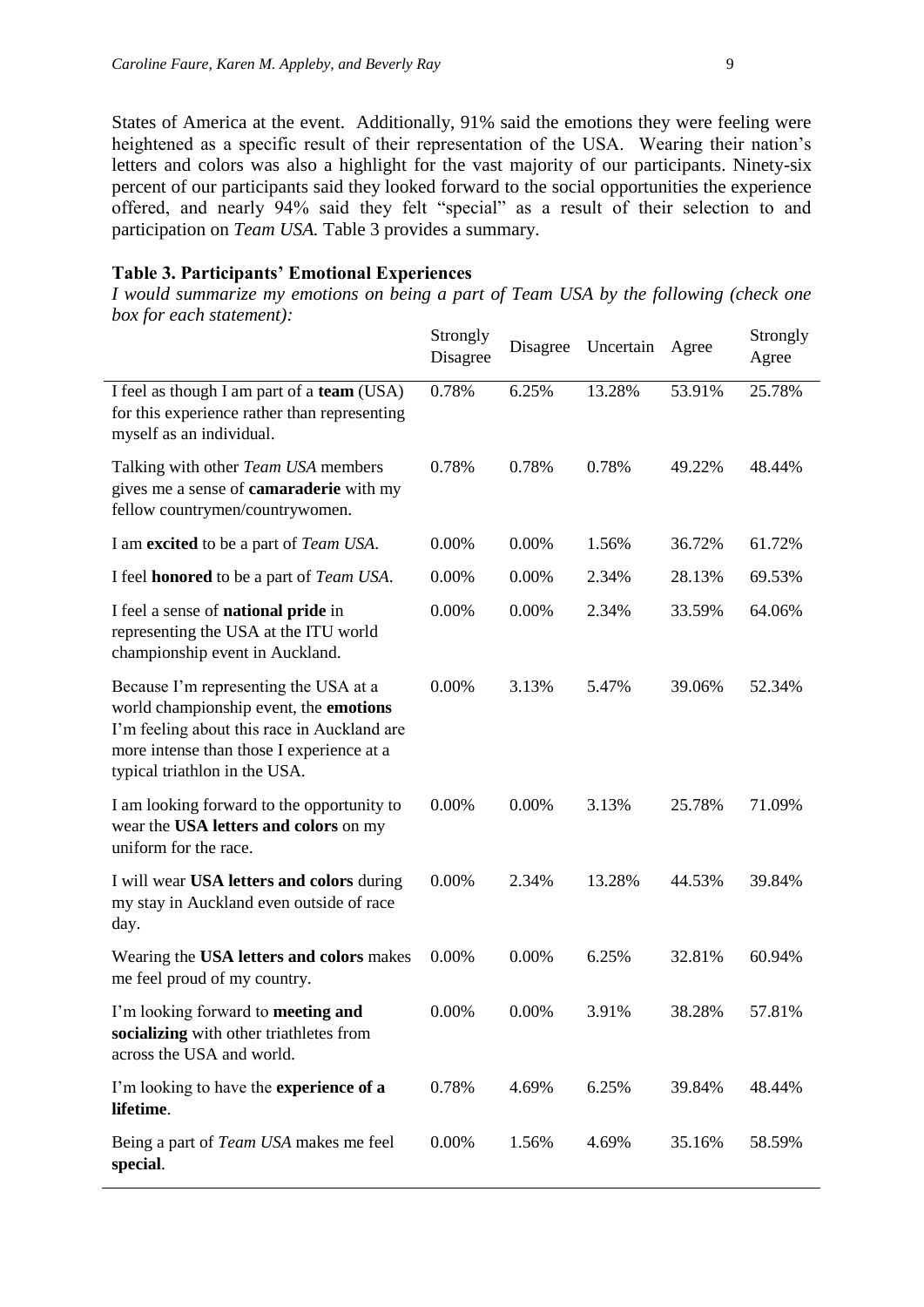#### **Thematic Constructs**

Through analysis, researchers are able to engage with their data in an effort to gain a relatively clear understanding of what it means (Grbich, 2007). Through analysis of interview transcripts of the 10 selected participants (T1-T10) and through participant observation of *Team USA* members at event functions throughout the week in Auckland, we identified four themes and nine subthemes related to the emotional experiences of *USA* members. Each of the identified themes, intrinsic arousal, anxiety, national pride, and social arousal, were themes also evident through a review of literature relevant to the psychological experiences of elite athletes who participated in international competition (Deci, 1980; Hanin, 1980; Kersting, 2007; Lomong, 2012; Sullivan, 2009; Pensgaard & Duda, 2003). Table 4*Team USA* members. *Figure 1* summarizes our thematic constructs.

**Table 4***.* **Themes and Subthemes Related to Participants' Emotional Experiences** *Examples of Raw Data Themes and Subsequent Subthemes and Major Themes*

| <b>Raw Data Theme</b>                                                                                                              | Subtheme                | <b>Theme</b>         |
|------------------------------------------------------------------------------------------------------------------------------------|-------------------------|----------------------|
| Attention from USA<br>Triathlon<br>Race Uniforms/swag<br>So few got the opportunity<br>I "win" just by being a part<br>of the team | Feeling Special         | Intrinsic<br>Arousal |
| I was surprised to qualify.<br>I earned the right to be<br>here.<br>I'm a good athlete.<br>My friends/family are<br>impressed.     | A Sense of<br>Belonging |                      |
| I feel all "choked up"<br>inside<br>I get a tingly feeling inside<br>It makes me feel like an<br>Olympian                          | Excitement              |                      |
| I hope I have a good race<br>It's a bigger race than what<br>I'm used to                                                           | Nervousness             | Anxiety              |
| I'm not good enough to be<br>here<br>Others are better than me                                                                     | Lack of Self-<br>Worth  |                      |
| I don't deserve to be here<br>Others have sacrificed a lot                                                                         | Guilt                   |                      |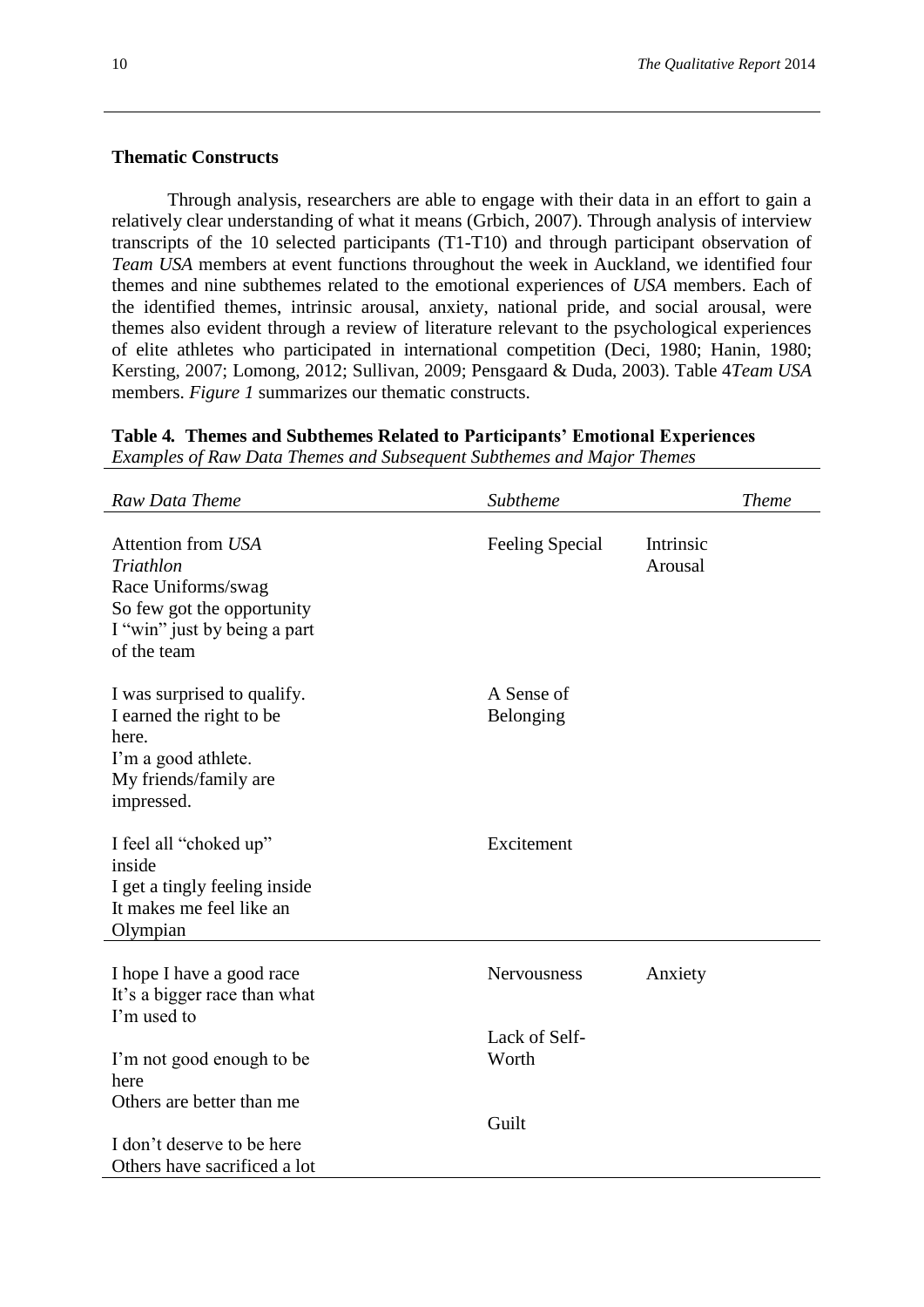for me to have this

| opportunity                                                                                                                                      |                             |                   |
|--------------------------------------------------------------------------------------------------------------------------------------------------|-----------------------------|-------------------|
| Representation of an<br>ideology<br>Service as ambassadors of<br>the USA                                                                         | Political<br>Awareness      | National<br>Pride |
| Red, white, and blue colors<br>USA letters on race<br>uniform<br>USA flags<br>"USA" chants from crowd<br>Wearing USA clothing<br>outside of race | Symbolic<br>Representations |                   |
| Meeting new people<br>Forming lasting friendships<br>Moral support from<br>teammates                                                             | Team<br>Camaraderie         | Social<br>Arousal |
| Seeing new countries<br>Keeps me active/healthy                                                                                                  | Travel Enjoyment            |                   |
|                                                                                                                                                  |                             |                   |

#### *Intrinsic Arousal*

Within *Intrinsic Arousal*, we identified three subthemes. These were *Feeling Special, A Sense of Belonging,* and *Excitement.* While the vast majority of our participants had extensive triathlon training and racing experience, nearly all triathletes we interviewed said the *Grand Final* experience was "special". Nasir bin Syed, Rahman bin Jantan, bin Ahman and binti Othman (2006) defined a sense of belonging as an intrinsic dimension that consists of emotional feelings, commitment and cohesiveness between people within a group. *Team USA* athletes were clearly united, and some even contended the opportunity was similar to what they could imagine as elite athletes:

There's just a specialness of the race. It's almost like it's a once in a lifetime type of feeling. It's almost like the *Olympics*, even though it's the world championships. It's that similar type of feeling of what you'd think the *Olympics* would be like. That's why I love it. That's why I love it so much. I can say I'm part of *Team USA*. There's no other way you can experience that. (T1)

Growing up, I always wanted to be an Olympian. But by age eighteen or so, I realized that just wasn't going to happen. I left competitive sport for about twenty, twenty-five years… and then I found triathlon. When I made it on *Team USA* I was just floored. (T6)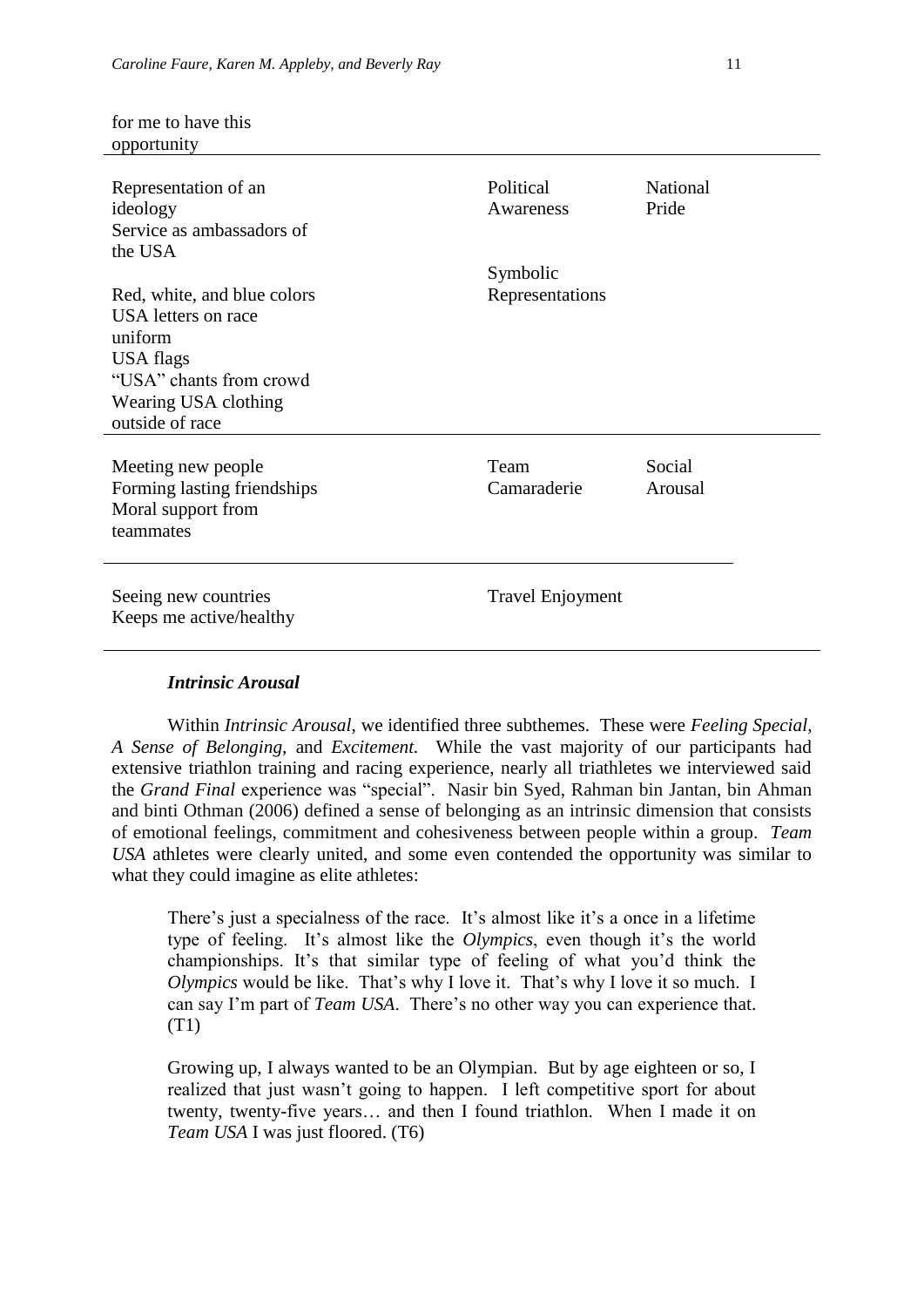As an age grouper that makes you feel like you're big time… like you're a pro. And to see the USA on the front of your jersey... yeah... It's special! (T4)

Others said being selected to the team was validation of their athleticism:

Some of it you kind of undersell from a personal perspective, but your friends are really impressed. You post a picture of yourself in the race kit and your friends are really impressed. They're like, "Dude! That's really incredible!" (T3)

It's been great for my family… and it's great for my kids to see me as a part of *Team USA*. They think it's pretty cool. (T7)

Both the selection to the team and the Auckland experience spawned excitement:

It's just incredible. The first time I did it I really didn't know what to expect. But I got there and I was just completely overwhelmed. (T6)

I really got choked up in the team meeting. You know, I just do what I enjoy doing. This has just been the icing on the cake. (T7)

This is a tremendous experience. I think it's really helping me grow as a person. I'm not a brave person. You're never too old to experience new things. (T8)

#### *Anxiety*

Within *Anxiety*, three subthemes were evident. These were *Nervousness, Lack of Self-Worth*, and *Guilt*. Several of our participants seemed nervous about the race. Several participants including T1, T2 and T6 said they felt the race was much more organized than the races they were accustom to competing in back in the USA. Specific areas mentioned included course markings and closures, signage, sponsorships, spectator areas, and ceremonies.

Some questioned whether or not they were good enough to compete among the world's best: T2, a female in her forties who was selected to her first *Team USA*, questioned her value to the team when she first arrived in Auckland. But she said that feeling subsided as the week went on and the experience became less "intimidating":

At first I really felt I didn't deserve to be here. You know, you look around and you see all these great athletes and you can't help but wonder why you're on the team….I will say though that there's a part of me that wonders why I'm here. I mean, there are so many good athletes here. I guess sometimes I feel like I don't fit in. But I earned the right to be here, I guess, so that's why I'm here. (T2)

Other participants had similar feelings. T3, a female in her fifties also on her first *Team USA*, even expressed feeling a little "guilty" when she earned her spot on the team:

I had a horrible race [at nationals], an absolutely horrible race, and I still qualified so that was exciting. But it's hard because all I remember is having a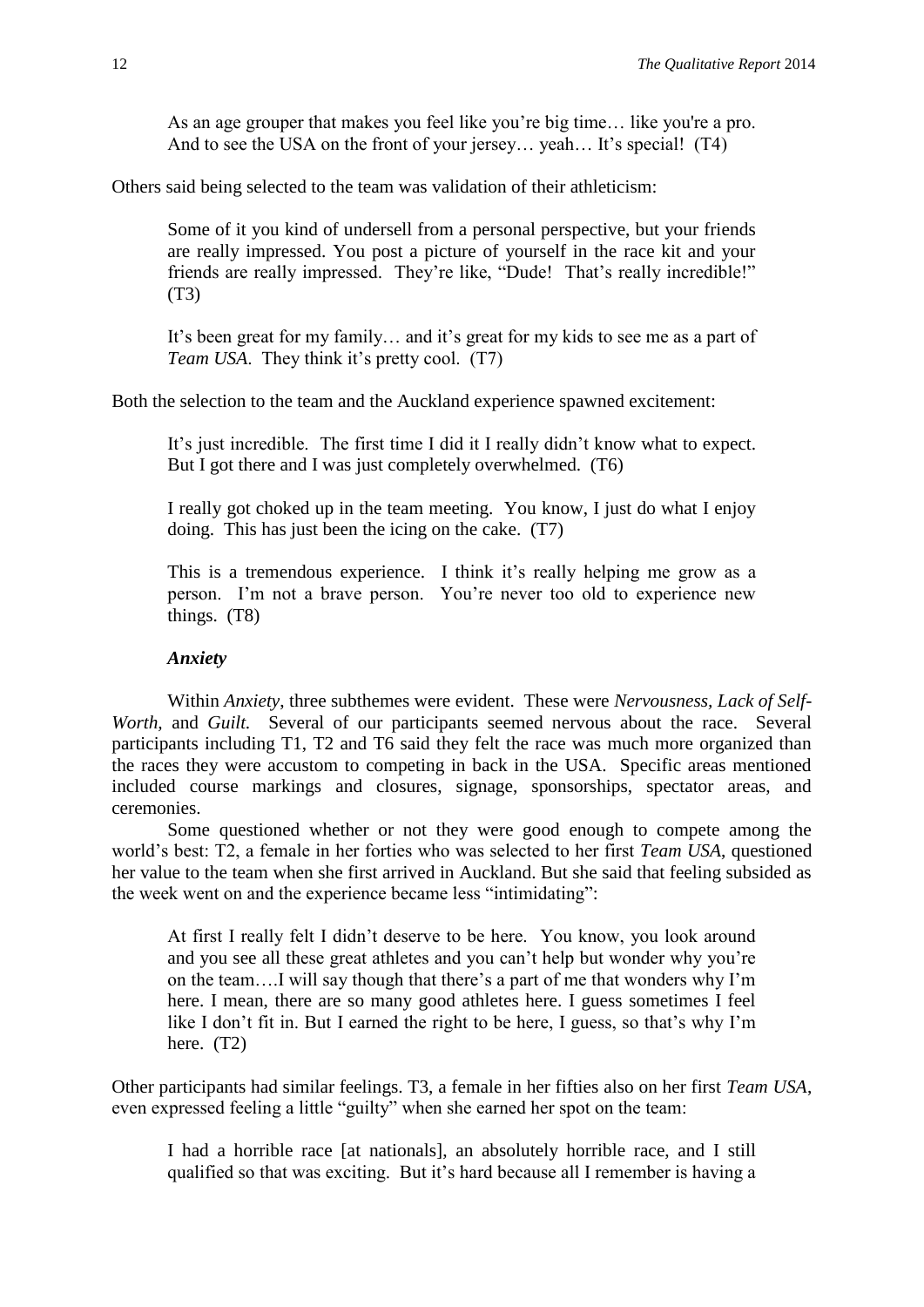horrible race; I don't remember the bonus of making it on *Team USA*. People were like, "you're looking at the wrong thing." For me as an athlete, I'm looking at the quality of the race and it was just hard for me for so many reasons. I think I'm still trying to grasp that even a year later. Here I am in New Zealand getting ready to race in the world championships and I'm not sure that I had a good enough race to get here. I suppose you could say I feel a little guilty. (T3)

Some expressed a sense of guilt, too, but for different reasons. More than a year had passed between the time participants were selected to the team and the time they traveled to New Zealand for the *Grand Final*. This gave *Team USA* members a long opportunity to prepare. For many, getting to Auckland was the culmination of not only their own hard work, but also in the sacrifice of others:

It's hard being away from my wife and kids. They gave up a lot for me to be able to do this. Our whole family has made some sacrifice so that I can have this opportunity. (T1)

It's just the culmination of a year of thinking about it and dreaming about it and getting sponsors. I have a whole team of people behind me that have supported me in so many ways and so much community support. So it starts there. (T7)

#### *National Pride*

Within *National Pride*, we found two subthemes to be apparent. These were *Political Awareness* and *Symbolic Representations.* Several participants acknowledged that, to them, the experience of being on *Team USA* was about more than a triathlon race. They also felt it was an opportunity to represent the ideals of their home country. T1, a male in his thirties participating in on his fourth *Team USA*, and T5, a female in her sixties participating on *Team USA* for the fifth time, acknowledged the sense of patriotism that comes from the experience. T1 even compared it to an obligation:

It's that we represent an ideal – where we come from and what we represent. It's democracy and freedom. We are representatives of our country when we're here in New Zealand. We're almost like an ambassador or a representative of our country and how we interact with people is going to be a reflection of what others see and think of our country. (T1)

It's really special to be able to get out of the political system but love your country and be able to represent it. There's a lot of stuff that comes personally back. Normally I don't get wrapped up in that stuff. But here it's just really obvious. The parade [of athletes] solidifies that. (T5)

Nearly every participant interviewed remarked how he or she felt emotionally stirred by the symbols that surrounded them. This included red, white and blue team uniforms with "USA" scripted across the chest, the waving of American flags, and crowd chants of "USA!"

You know, doing the races at home you have a little bit of the nervousness but here you have that *plus* the tingly feeling of the pride of racing for your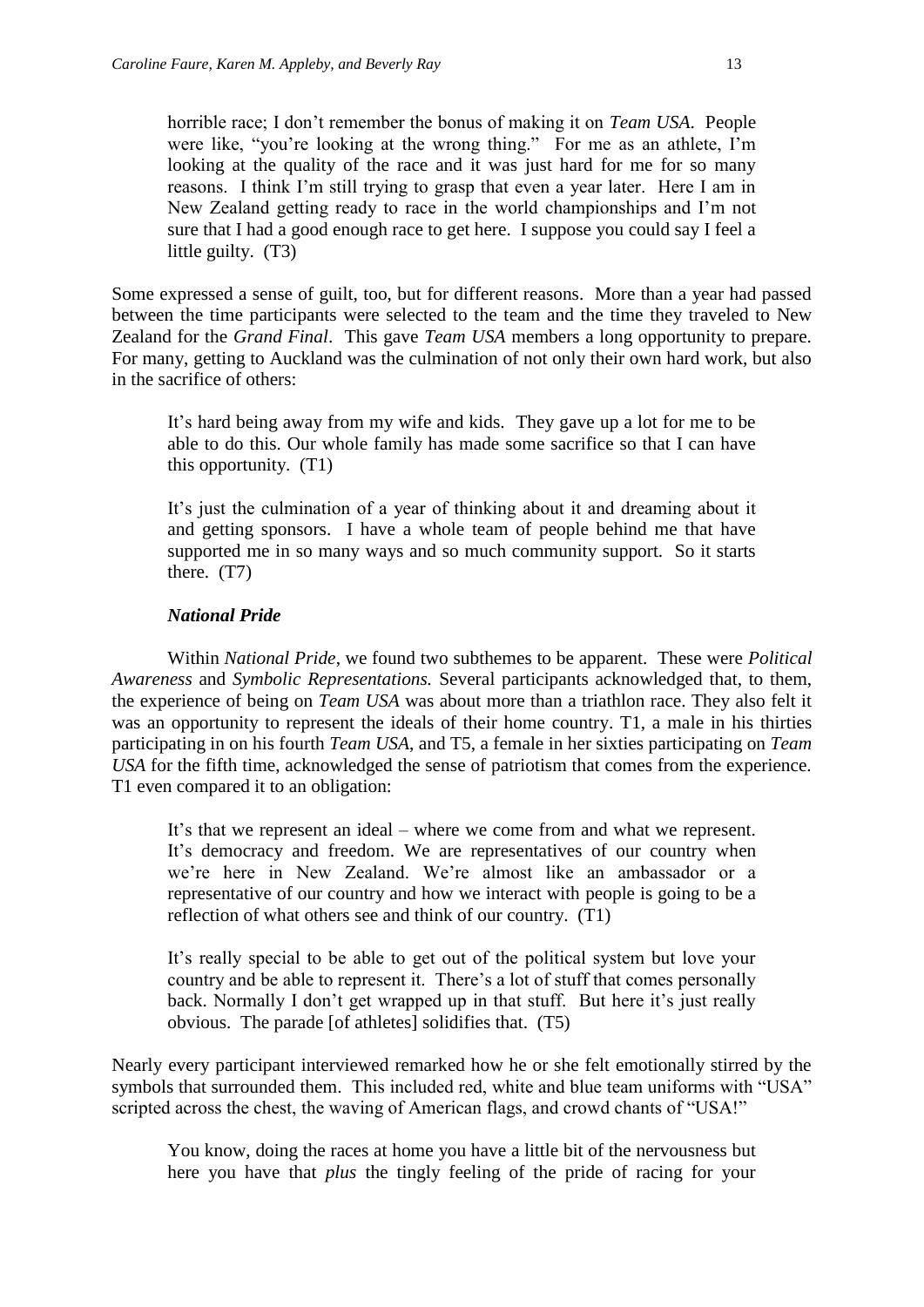country. In all the triathlons that I've done I've never experienced the uniqueness and the pride of racing for your country. When you're doing races, people will cheer for you by your name and by your country. They'll yell, "Go USA!". It's just a very emotional experience. There's no other feeling like it. (T1)

I think the first part really hit me during the parade of athletes. We all marched in as a team – representing the United States of America. We were all wearing red, white and blue and we marched in behind an American flag. I think that along with seeing all the other countries there celebrating their own nationalities really hit me. (T6)

During the parade of athletes we were walking behind the American flag. I just felt so much pride. (T2)

Having their own name on the jersey alongside the "USA" letters also moved many:

It was surreal! Getting that USA race jersey with your name on it and you put it on and it was like, "Wow! That's really incredible!" (T3)

It's incredibly special. The day that jersey arrived I was just in awe. Seeing my name right there with the letters U-S-A was just a very emotional experience for me. Like I said, I always dreamed of being an Olympian, and I still get very emotional watching the *Olympics*. But to see my name and those letters on the same uniform was just about as emotional as it can get. I thought my Olympic dreams were dead. But then I made *Team USA* and I have been able to experience that feeling twice now. (T6)

T2, T4, a male in his forties participating on his fourth *Team USA* and T6, a male in his thirties participating for the second time, said these emotions were strongest during the last part of the race, itself.

It was amazing! I've never experienced anything like that. All the people and on the run course there were people cheering for "USA". I was just overcome with emotion on that last quarter mile. It was incredible! (T2)

I think the part that affects me the most is the final 200 yards of the run, to be honest. There are so many people lining the finish line area. There are so many people that you just don't recognize anyone and it's all a blur. But then you come around that last corner and you see a USA coach there and he hands you an American flag to cross the finish line with. Suddenly any pain you have from the race is just gone. It's almost like everything gets quiet around you. All you see is the USA flags waving in the crowd… you're just blind to everything else. You can't help but raise your arm up in the air and wave that flag. It's just an amazing feeling. (T6)

When you're coming through the finishing chute and the *USA Triathlon* people are there and they're so enthusiastic, and then you see the American flag flying it's just an amazing feeling. You don't get that from a typical race. (T4)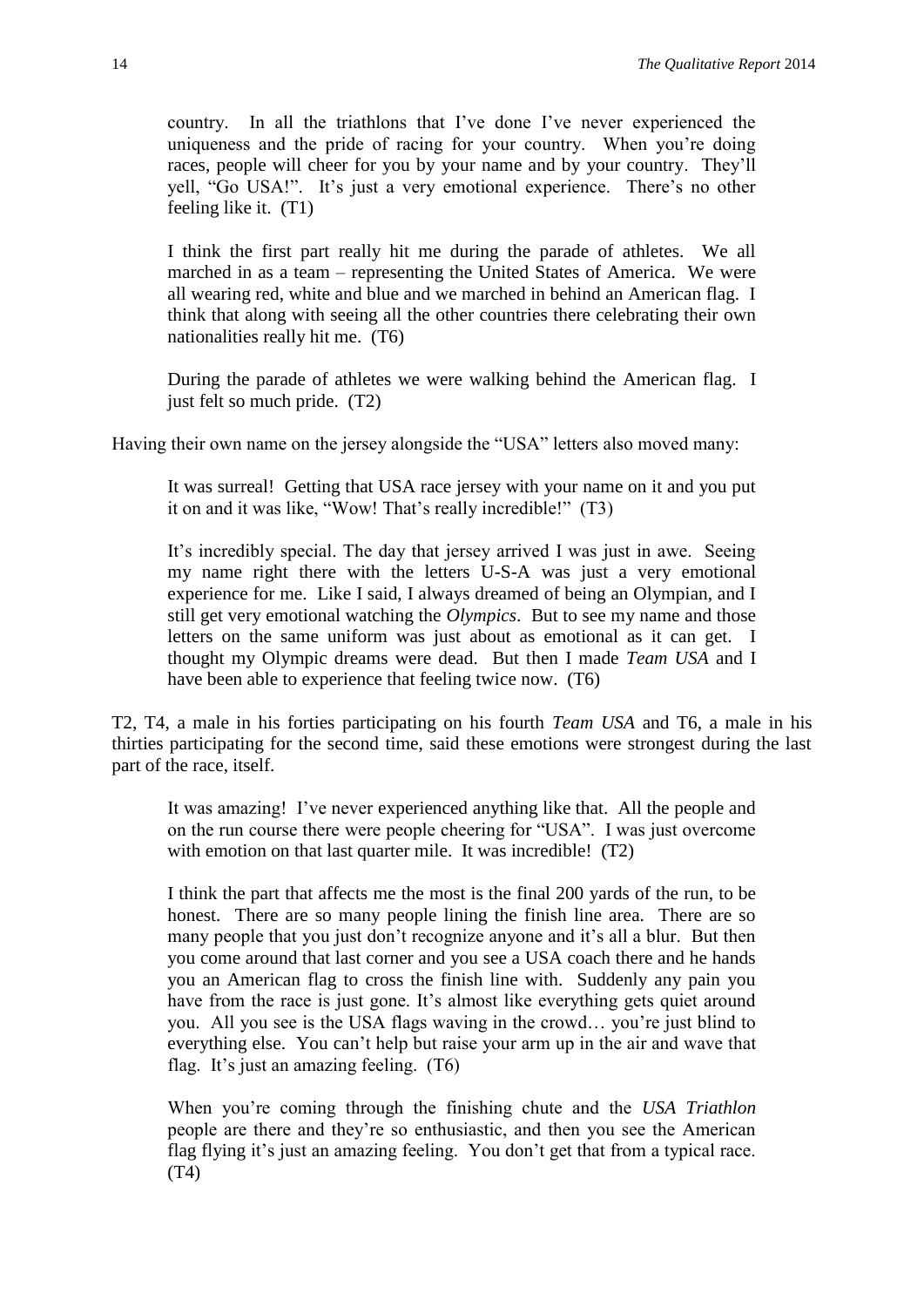We found the emotions related to nationalistic pride were no different for participants who had race performance expectations to either win or place in the top three in their age group. T10, who had previously won a world championship event and had medaled in another, said she was also overwhelmed with pride:

Every time I put that USA jersey on I get a little choked up inside. And when I get the opportunity to stand on the podium and have that medal draped around my neck, it's even more special to be representing my country. It can be very emotional. (T10)

#### *Social Arousal*

Within *Social Arousal*, two subthemes were evident. These were *Team Camaraderie*  and *Travel and Discovery.* Many participants commented on the thrill of meeting other triathletes from across the United States and from around the world:

I love knowing that I'm racing for the USA and I love seeing people from all the other countries out there on the course. You see athletes from Mexico, Canada, Great Britain, Italy, Australia… I even saw girls from Poland and the Czech Republic a couple of years ago. This event just brings us all together. It's one of my favorite parts of the race – just looking and seeing where all the other athletes are from. (T8)

Team camaraderie was especially evident among *Team USA* members. Typically, triathlon is an individual sport. While many triathletes are members of local clubs within their home communities and represent those clubs on their race apparel at home, the sport, regardless of setting, offers few races in the United States with a club-based point structure or formal competition among various clubs. Therefore, the emphasis on individual human performance in the disciplines of swim, cycle and run are what is typically highlighted. The collective association of *Team USA* as one club resonated with many, especially considering the team was united by apparel with common red, white and blue colors with the USA insignia:

A race at home, you go, you race, and you maybe hang out through the awards and you leave. But this is very much a feeling of community. I feel like I can walk up to anyone here wearing *Team USA* stuff and just immediately have a conversation. You have that connection. That's really been neat. (T7)

All my teammates on *Team USA* are so nice and so welcoming…. I really feel like I'm part of a team here, and I have the best teammates. Coming here, strangers are like my best friends. I just love it. It's amazing! It's really obvious that when you become a part of this team, you have friends and teammates forever. So many of them have formed close bonds just by being on this team and seeing each other year after year. And I think that's going to happen for me, too.  $(T2)$ 

We also discovered that participants with previous *Team USA* experience had formed lasting friendships with other *Team USA* members. This was especially evident in those aged sixty and older. T5, a female in her seventies, said the social aspects were her favorite part of the experience. While she acknowledged competing in more than 100 triathlons in her life,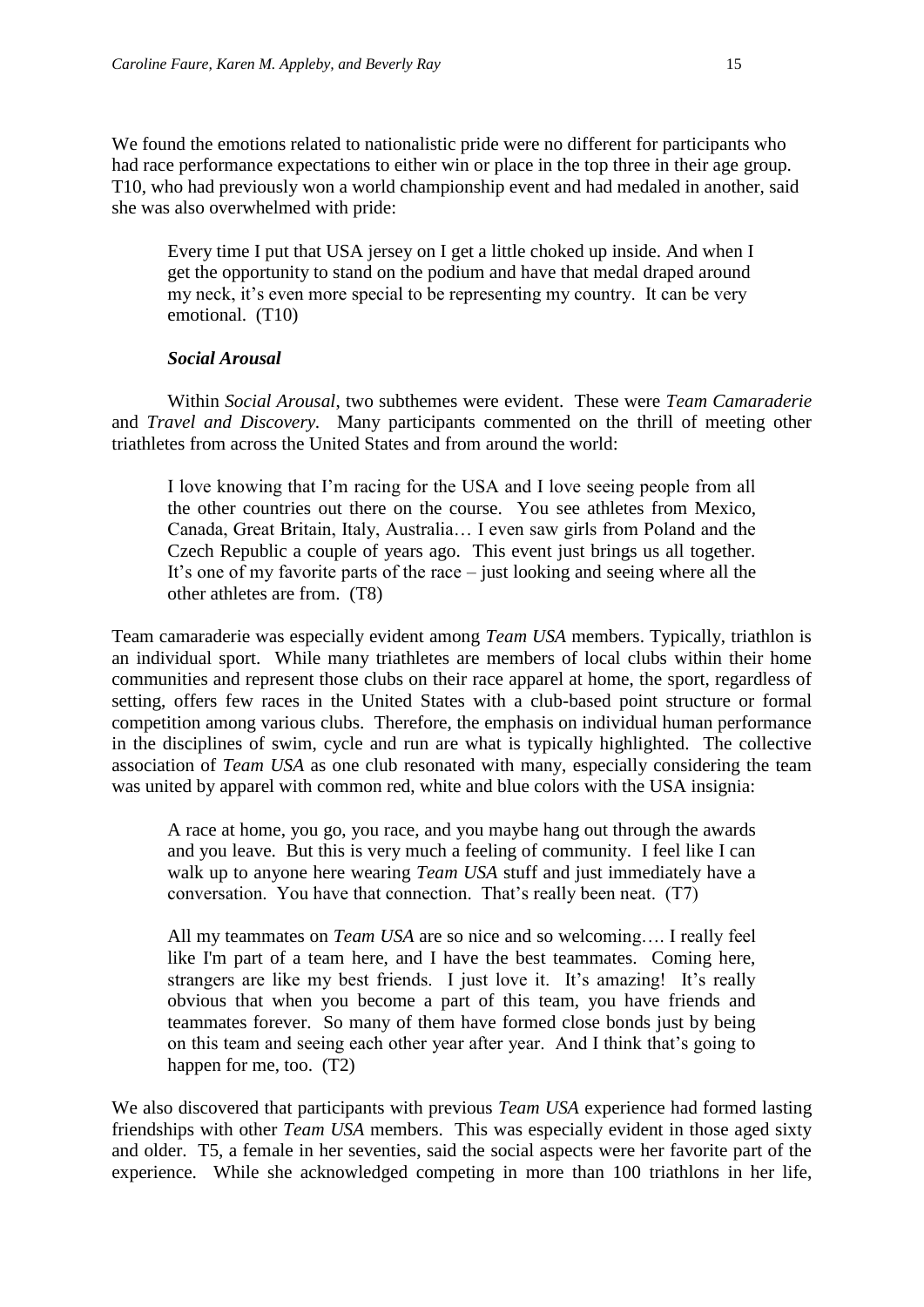including having completed the *Ironman World Championships* in Hawaii two weeks previous to the *Grand Final*, she said she preferred the format of the *Grand Final*, particularly because of the opportunity it presented to be a part of *Team USA*:

This has been my goal – to get to go to Worlds – and I've made lots and lots of friends with people from my own country and with people from other nations. Some of my closest friends are from the US Team. It's really a gathering point and a reunion for us every year. It's just really nice to be able to see them all again every year and catch up. (T5)

T9, a male in his seventies who had raced on *Team USA* on six different occasions and won a world championship title, agreed that his emphasis was on the social atmosphere:

I enjoy the racing, obviously, but I really enjoy the people, too. It's nice getting together with all the friends that I've met through the years and seeing them all again. T9

A fringe benefit for many was the opportunity to see the world:

It's also a fantastic opportunity to see the world. The travel is unbelievable and so are the people. (T4)

I think it's really helping me grow as a person. I'm not a brave person. You're never too old to experience new things. (T7)

For most of the participants interviewed, we found the *Team USA* experience to be an accumulation of all of these emotions: intrinsic arousal, anticipation, national pride, and social arousal. T10 and T6, both of whom had previously placed in the top three in their respective age groups at a world championship event, reiterated those feelings:

The *Team USA* experience is special each year. And it's a little different each year. Obviously, we travel to different places and we race on different courses. There are also different people that we race against sometimes. You never know what kind of competition is out there. But it really doesn't matter. It's a special experience every time. I think if you talk to a lot of the first timers here they'll tell you that being on *Team USA* is a very special experience. It's no different for me. Just because I've won in the past or been on the podium in the past doesn't make it any different. It's always going to be special. This type of opportunity just doesn't happen everyday and it doesn't happen for everyone. I'm very thankful. (T10)

For me this is about the experience. To be honest, I just want to go out there and have a good race. I just want to finish. And that's so different for me. Usually I'm pretty neurotic about races because I have this *need* to do well and to finish in the top three. I just put so much pressure on myself. But here, it's a totally different thing. There is no pressure. I think the fact that it's the world championships has something to do with that. *Everyone* here is good. Plus, I'm already doing something special by wearing the USA jersey. That's a win in itself. (T6)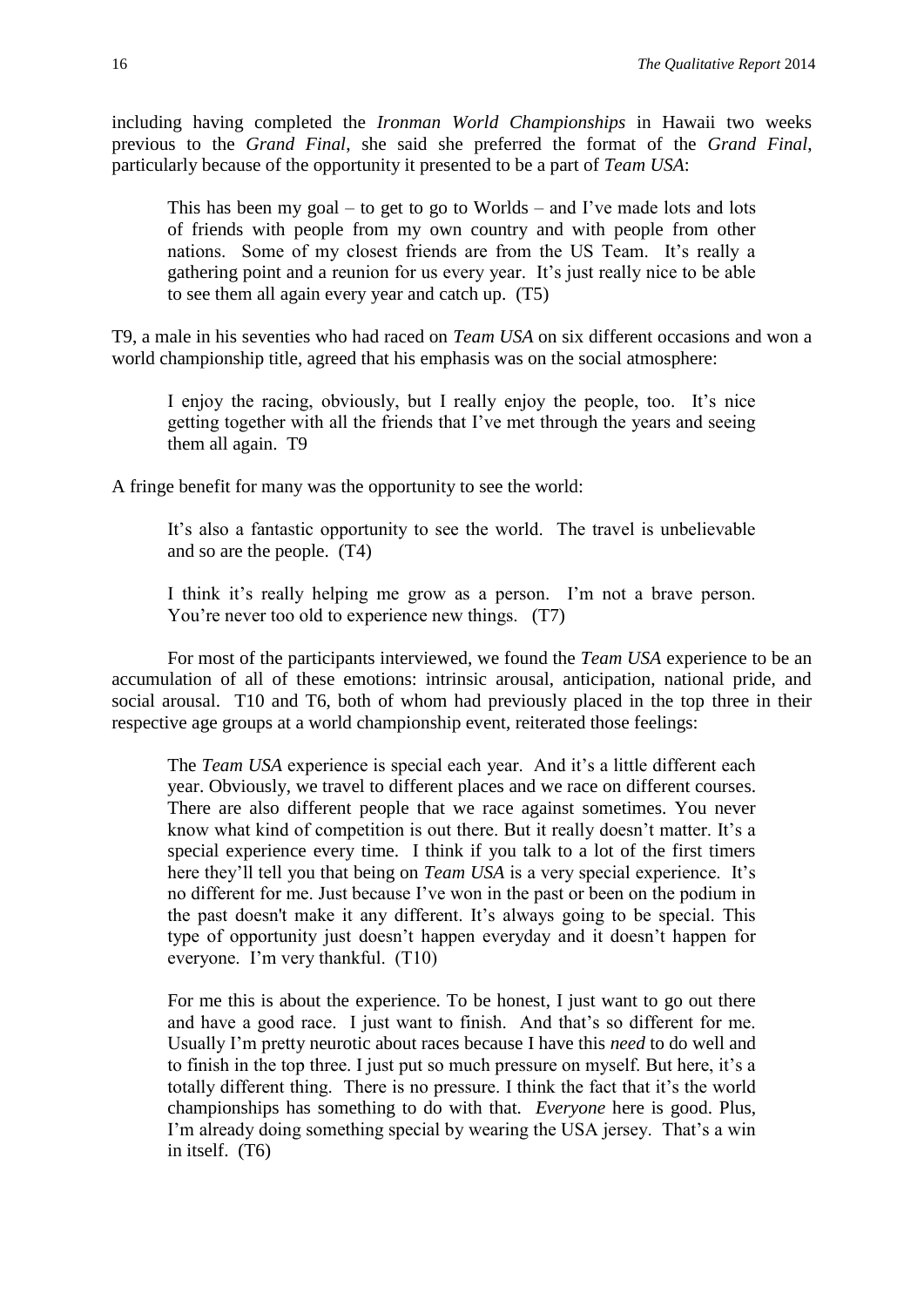For 70% of the athletes here on these teams, it's not about coming here and winning a medal or being disappointed if you don't, it's about the opportunity to wear the red, white and blue. It's about the opportunity to say, "I was on a national team. I was on a *Team USA* that traveled to a world championship." That's pretty unique.

#### **Discussion**

Deci (1980) described emotion as a reaction to a stimulus event either actual or imagined. Emotions are also said to be relevant to the quality of the sport experience (Pensgaard & Duda, 2003). Emotions can be positive or negative (Hanin, 2000), and Lazarus (1991) claimed that positive emotions should lead to positive outcomes.

It was clear to us that most *Team USA* members did not set high performance expectations for themselves at the *ITU Grand Final*. Instead, we found that participants prioritized the opportunity according to a hierarchy of intrinsic and social experiences. It was also clear to us that the experience was highly emotional for all participants, regardless of performance expectations. These emotions were felt both individually and collectively. In fact, these emotions were so strong for most participants that we would argue the *Team USA* experience was comparable to our interpretation of Durkheim's description of a religious experience. According to Durkheim (1965), religion is not a theological, philosophical, or psychological phenomenon. Rather, it is an eminently collective experience that is social in nature. We found the *Team USA* experience to be inherently social. Many participants told us they felt the actual race experience was secondary to other social and cultural factors. Several acknowledged that the opportunity to reunite with "old" friends, make new friends, and experience culture through world travel. In fact, *USA Triathlon* scheduled a series of cultural and social events for its team members throughout the week in Auckland. These included sightseeing adventures throughout the northern island of New Zealand and various pre- and post-race parties.

Key to religion, according to Durkheim, are symbols and rituals. Symbols come to be treated as sacred. Rituals become stylized patterns through which individuals express their respectful relationship to those symbols (Birrell, 2001). Symbols are fundamental to this process as they arise from focusing attention on specific objects in "otherwise anonymous crowds," and from "personal identities and narratives" (Collins, 2004, p. 87). It was apparent to us that *Team USA* members cherished the symbols they adorned, especially the red, white, and blue race jerseys adorned with *USA* emblems. These symbolic references united *Team USA* members as one, collective group while also separating them from other athletes at the venue. The colors and letters also symbolized a set of ideals. Athletes were racing as representatives of democracy and freedom.

In describing interaction ritual theory, Cottingham (2012) noted four key elements that help to analyze the interactions that make up social encounters. These four elements consisted of ritual ingredients, ritual outcomes, and collective effervescence. In most cases, the ritual ingredients consist of having multiple people (a) physically assembled in the same place (which was restricted to others), (b) focusing their attention upon a common activity; and (c) sharing a common mood or emotional experience (Collins, 2004). Ritual outcomes include (a) group solidarity, or a feeling of membership, (b) emotional energy, or a feeling of confidence, elation or enthusiasm, (c) group symbols, and (d) a sense of morality, or an obligation to adhere to the group, respect its symbols and defend against transgressors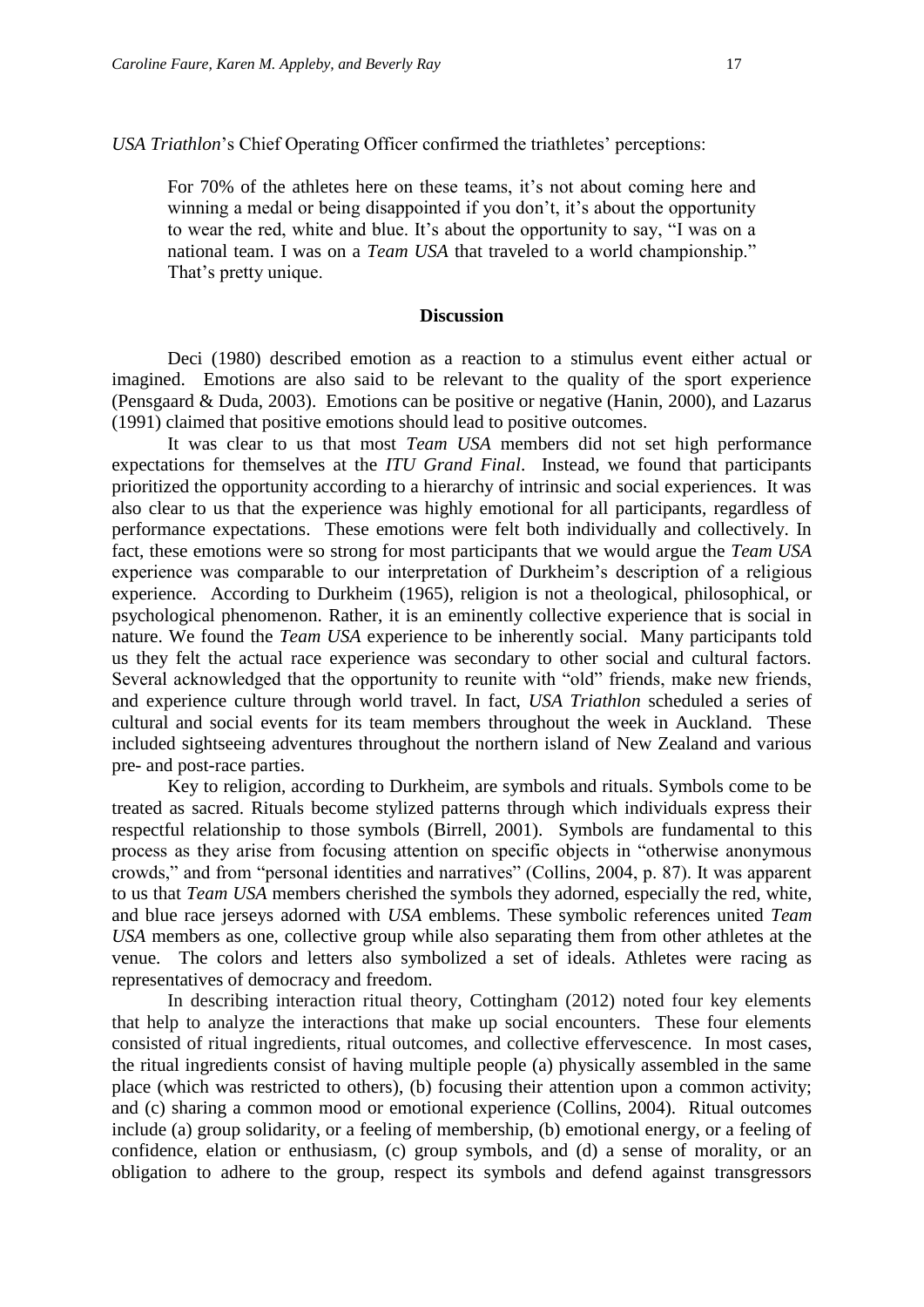(Collins, 2004). The extent to which the above ingredients and outcomes sustain intersubjectivity across interactions determines the degree of collective effervescence. Certainly, the findings of our study suggested all four ingredients to be present within the group that comprised *Team USA*.

Beyond being motivated collectively, the participants in our study also discussed aspects of individual motivation. For example, the subthemes, *A Sense of Belonging* and *Team Camaraderie*, focused on aspects of individual motivation such as earning the right to be at the competition, impressing others, meeting new people, and forming lasting friendships. The motivation for these athletes to compete at the World Championship level may be, in part, explained by Competence Motivation Theory (Harter, 1978). This theory suggests that individual motivation can stem from the perception of mastering a task. This mastery is, often, moderated by "socializing agents" (i.e., other people) who can increase the "perceived competence, enjoyment, and motivation" to engage in and execute that task (Weiss, Amorose, & Wilko, 2009, p. 476). These results of our study suggest that participants were motivated to engage in the world championship triathlon experience by social agents such as family, friends, and the creation of new friendships (i.e. "I want to impress my friends and family", I enjoy "meeting new people," and "forming lasting friendships") more than the achievement of individual performance goals.

Deci (1980) defined emotion as a reaction to a stimulus event either actual or imagined. Among the team of 300-plus athletes assembled in Auckland, emotional energy was rampant. Fewer than 13% of all *Team USA* members who participated in our study had race expectations to place in the top ten in their respective age group (as indicated by marking *Agree* or *Strongly Agree* to the question prompt). Even with the de-emphasis on performance, these same athletes acknowledged being consumed by a rush of emotions that precipitated the race. More than 91% *agreed* or *strongly agreed* that the emotions felt in Auckland were more intense than those they experience at a typical triathlon race in the United States. Nowhere were these feelings more evident than in the area of national pride. It has been written that nationalism is evidenced by passion and emotion (Denitch, 1994). We experienced and witnessed such passion and emotion in abundance in Auckland, especially during the Parade of Athletes that prefaced the race and as athletes crossed the finish line after the race. While Connor (1994) simply defined nationalism as, "loyalty to the ethnic group" (p. 40), Guibernau (1996) clarified that nationalism is a sentiment of belonging to a community whose members identify with a set of symbols, beliefs, and ways of life. The sentiment has long been associated with sport. Simply by being selected to *Team USA* and representing that team in Auckland, nearly 98% of participants either *agreed* or *strongly agreed* with the sentiment of feeling a strong sense of national pride. As that collective group, *Team USA* members were emotionally stimulated by the symbols that represented them: the red, white and blue uniforms, their race jerseys with their country's name, the American flags they raised as they crossed the finish line, and the chants of "USA!" Their loyalty to their team, passion for their sport, and sense of national pride was unmistakably on display (as evidenced by the 84% who told us they would wear the USA letters and colors during their stay in Auckland, even outside of race day – something we were able to visually verify throughout the week). *Team USA* members understood their role was about more than being an athlete; they also served as their nation's ambassadors.

We witnessed social cohesion and interaction as keys to the *Team USA* experience. Goffman (1967) contended that ritual is expressed in the every minute, everyday-life interactions that comprise the bulk of the social experience (in Birrell, 2001). He contended that the symbols, or objects of special value, are not only found as visible items such as crosses or flags, they also consist of intangible, unseen phenomenon, such as those experienced within the self and through social interaction. Using this theory and relating it to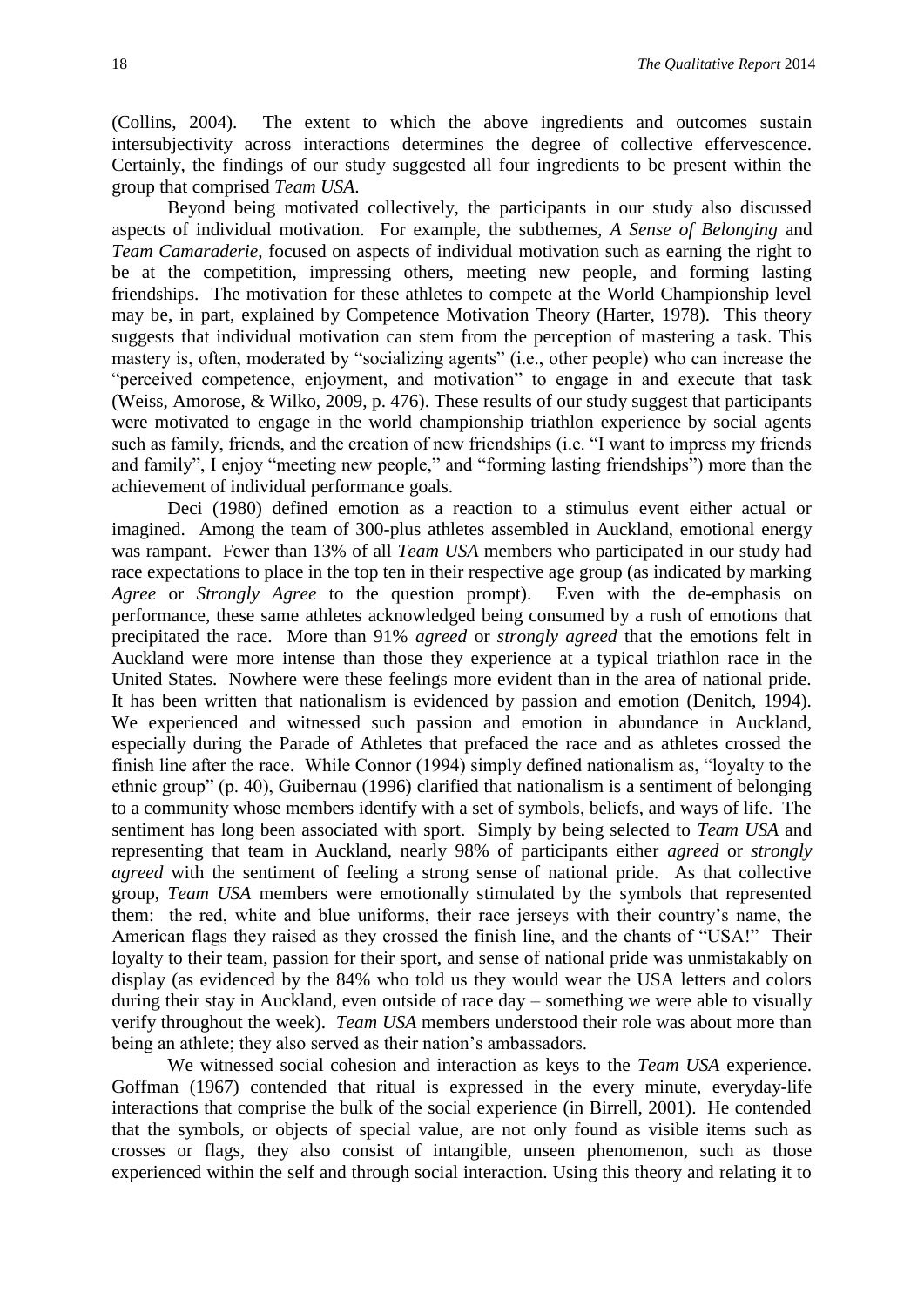the World Championship experience, the symbol portrays the ideal qualities, such as the proud citizen, the dedicated athlete, or the loyal teammate. In summarizing the works of both Durkheim and Goffman, Birrell (2001) concluded, "the athlete is an exemplary figure who embodies the moral values of the community and thus serves as a symbol of those values" (p. 373). Generation of emotion among group members determines the degree and longevity of a group's solidarity and its ability to maintain coherence beyond specific situational events. As several participants told us, the social cohesion of *Team USA* lasts long before and after the triathlon race.

Sports' National Governing Bodies face daily challenges to balance the needs of their elite athlete programs with those of the grassroots participants. *Olympic Games* inclusion can have a significant effect on a sport. Although research on the effect of Olympic inclusion on sport is limited, a study by Berry (2009) revealed a gap between the ability of a NGB to balance the needs of its elite athletes with the needs for all others who participate following the sport's inclusion to the Games. With *Team USA*, *USA Triathlon* appears to be meeting the challenge. For most NGBs, the developmental or age group levels are where their sport's membership is largest, yet opportunities for these age group athletes to represent the United States in international competition are scarce. *USA Triathlon* is one of the only known NGBs that provide such an opportunity to its amateur members.

Durkheim (1965) contended that collective representations must be periodically strengthened and recharged. *USA Triathlon*'s Chief Operating Officer reiterated the importance of *Team USA* to triathlon's NGB and his organization's commitment to ensure its future:

We believe that *Team USA* is one of the most critical programs we have within the organization….For twenty three years, since year one, *USA Triathlon* has believed in this mission so much that we have supported it every single year with staffs, and product...so that people can be on that stage and support it with the look and feel of representing our country....We believe that because what it does is inspire people. People here will go home from this event and they'll talk to others about this experience and what they had the opportunity to do and the people they had the opportunity to meet and others will be inspired to go to the qualifier and, perhaps, represent their country, too, on this world stage. We believe in that so much that we put the personnel behind it. We create the packages. We have the staffs. We have the product. We have all that stuff just to make it more of a complete program for people to be able not just to *tell* people what it was like but also to *show* them what it was like.

#### **Conclusion**

Pensgaard and Duda (2003) agreed that emotions experienced when competing at the highest level are both stronger and more diverse in nature due to the importance of the outcome and/or the experience of the competitors. Certainly, the *ITU Grand Final* is the highest pinnacle that age group athletes competing in sprint and Olympic-distances triathlon races can achieve. Even for age groupers, it is the *world championships* of triathlon racing. Add to that the meaningfulness of having to first qualify for the race and then getting the opportunity to representing the United States of America and it is very easy to assume that these competitors would experience heightened emotion in Auckland. While Pensgaard and Duda (2003) suggested that the more elite athletes may be more attuned to their emotional states than less accomplished competitors, we found the very nature of the *ITU Grand Final* as a world championship event, coupled with the symbols and rituals associated with *Team*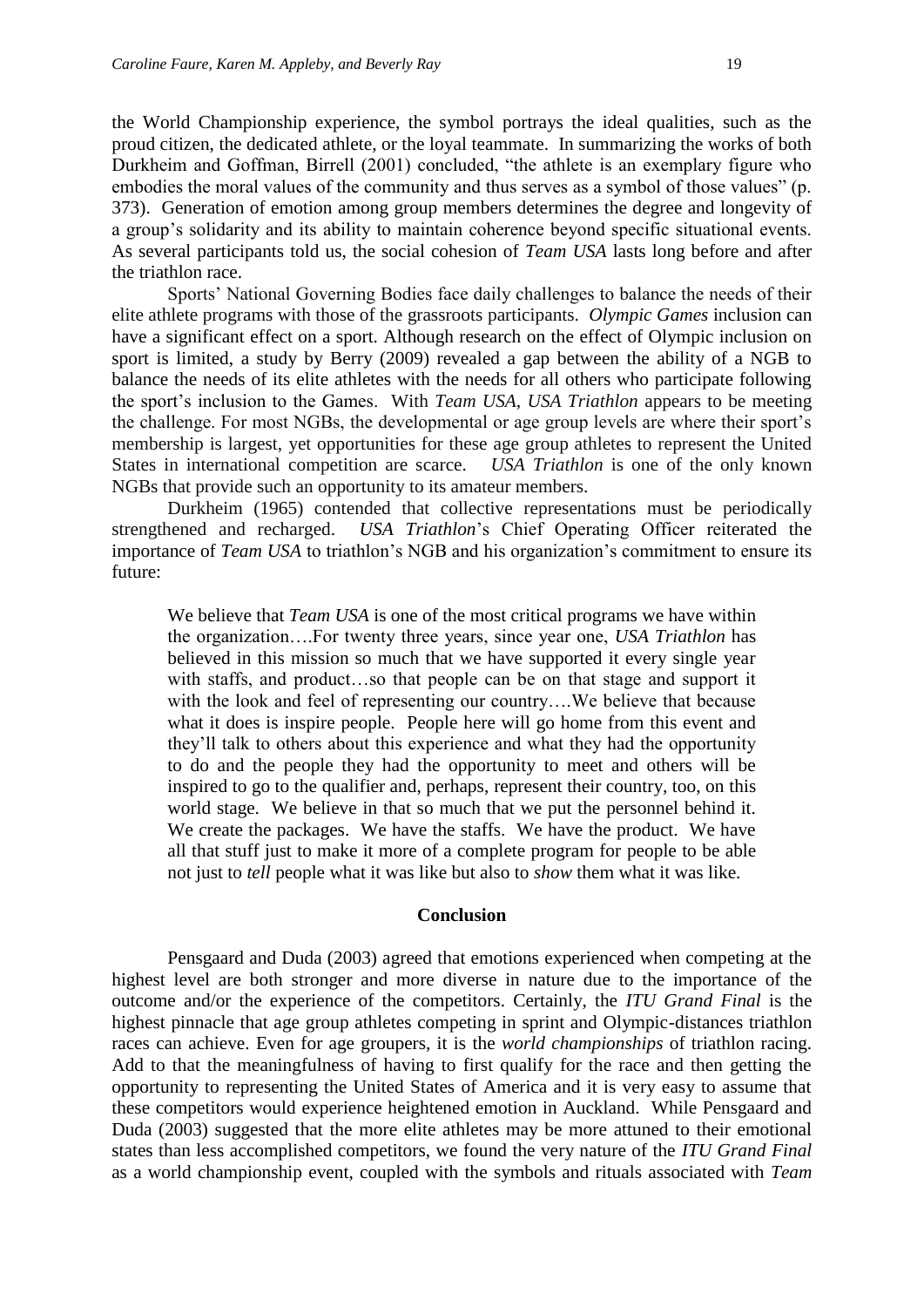*USA* membership, provided age group athletes a rare chance to experience similar states. Thus, we contend these emotions procured a unique opportunity for these amateur athletes to participate in the phenomenon of collective effervescence.

#### **Applications in Sport**

*USA Triathlon* is the only known national governing body of sport in the United States that offers its grassroots participant base (age group athletes) the opportunity to participate in international competition while collectively representing the United States of America in the same manner elite athletes do, such as in the *Olympic Games*. In doing so, *USA Triathlon* is able to establish a unique relationship with their grassroots participants. According to *USA Triathlon*'s senior staff, the affordance of such an opportunity can lead to increased support among its base, including in the areas of participation, team building and potentially fundraising. Therefore, other NGBs may choose to consider adopting a similar model.

#### **References**

- Bernard, H. R. (1994). *Research methods in anthropology: Qualitative and quantitative approaches* (2nd ed.). Walnut Creek, CA: AltaMira Press.
- Berry, K. I. (2009). The effects on a sport of inclusion in the Olympic programme: The case of elite trampolining in England. *Proceedings of the European Association for Sport*  2009, 125-126).
- Biddle, S. J., Markland, D., Gilbourne, D., Chatzisarantis, N. L., & Sparks, A. C. (2001). Research methods in sport and exercise psychology: Quantitative and qualitative issues. *Journal of Sports Sciences, 19*(10), 777-809.
- Birrell, S. (2001). Sport as ritual: Interpretations from Durkheim to Goffman. *Social forces, 60*(2), 354-376.
- Carr, E. C. J., & Worth, A. (2001). The use of the telephone interview for research. *NT Research, 6,* 511-524.
- Collins, R. (2004). *Interaction ritual chains.* Princeton, NJ: Princeton University Press.
- Connor, W. (1994). *Ethnonationalism: The quest for understanding*. Princeton, NJ: Princeton University Press.
- Cottingham, M. D. (2012). Interaction ritual theory and sports fans: Emotion, symbols and solidarity. *Sociology of Sport Journal, 29*, 168-185.
- Deci, E. L. (1980). *The psychology of self-determination in human behavior*. New York, NY: Plenum Press.
- Denitch, B. (1994). *Ethnic nationalism: The tragic death of Yugoslavia*. Minneapolis, MN: University of Minnesota Press.
- DeWalt, K. M., & DeWalt, B. R. (2002). *Participant observation: A guide for fieldworkers.*  Walnut Creek, CA: AltaMira Press.
- DeWalt, K. M., DeWalt, B. R., & Wayland, C. B. (1998). Participant observation. In H. Bernard (Ed.), *Handbook of methods in cultural anthropology*. Walnut Creek, CA: Alta Mira Press.
- Durkheim, E. (1965). *The elementary forms of religious life.* (Translation by K. E. Fields, 1995). New York, NY: Free Press.
- Fontana, A., & Frey, J. (1994). Interviewing: The art of science. In N. Denzin & Y. S. Lincoln (Eds.), *The handbook of qualitative research* (pp. 361-376). Thousand Oaks, CA: Sage Publications.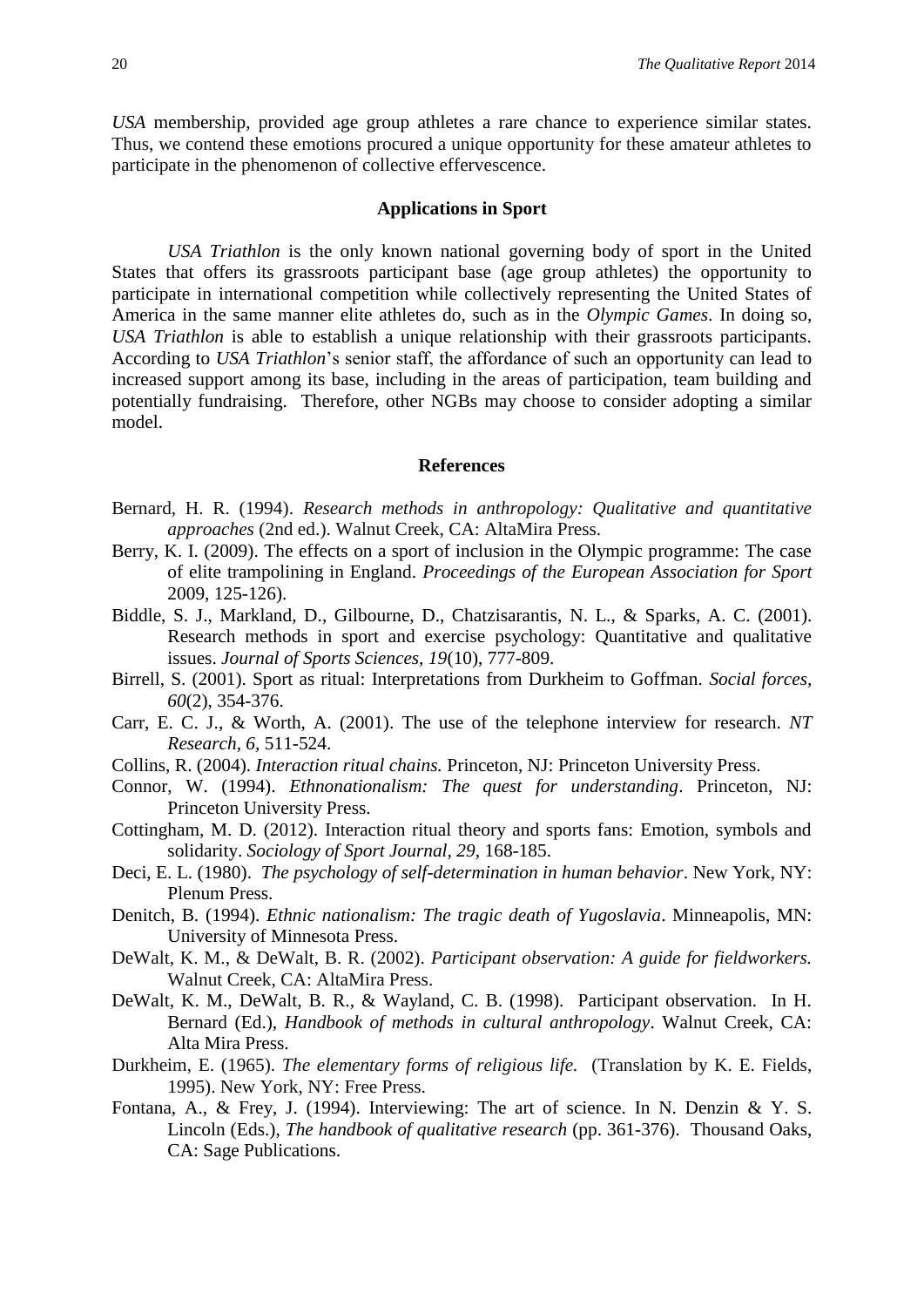- Goffman, E. (1967). *Interaction ritual: Essays on face-to-face behavior*. New York, NY: Anchor Books.
- Grbich, C. (2007). *Qualitative data analysis: An introduction* (2nd ed.)*.* New York, NY: Sage Publishing.
- Guibernau, M. (1996). *Nationalisms: The nation-state and nationalism in the twentieth century*. Cambridge, MA: Polity.
- Hanin, Y. L. (2000). Individual zones of optimal functioning (IZOF) model. In Y. L. Hanin (Ed.), *Emotions in sport* (pp. 65-89). Champaign, IL: Human Kinetics.
- Harter, S. (1978). Effectance motivation reconsidered: Toward a developmental model. *Human Development, 21*, 34-64.
- International Olympic Committee. (2012). *Factsheet of the Olympic Games.* Retrieved from http://www.olympic.org/Documents/Reference\_documents\_Factsheets/The\_Olympic Summer Games.pdf.
- Jones, I. (1997). Mixing qualitative and quantitative methods in sports fan research. *The Qualitative Report, 3*(4). Retrieved from http://www.nova.edu/ssss/QR/QR3- 4/jones.html.
- Jorgensen, D. (1989). *Participant observation*. Thousand Oaks, CA: Sage Publications.
- Kersting, N. (2007). Sport and national identity: A comparison of the 2006 and 2010 FIFA World Cups. *Politikon – South African Journal of Political Studies, 34*(3), 277-293.
- Krefting, L. (1991). Rigor in qualitative research: The assessment of trustworthiness. *The Journal of Occupational Therapy, 45*(3), 214-222.
- Lazarus, R. S. (1991). *Emotion and adaptation.* New York, NY: Oxford University Press.
- Lomong, L. (2012, July 27). National pride and identity. *New York Times.* Retrieved from http://www.nytimes.com/roomfordebate/2012/07/26/which-country-did-you-say-youwere-playing-for-in-the-*Olympics*/the-*Olympics*-should-be-about-national-pride-andidentity.
- Loy, J. W., & Segrave, J. O. (1974). Research methodology in the sociology of sport. *Exercise and Sport Sciences Review, 2*(1), 289-333.
- Pensgaard, A. M., & Duda, J. L. (2003). Sydney 2000: The interplay between emotions, coping, and the performance of Olympic-level athletes. *The Sport Psychologist, 17*, 253-267.
- Saldaña, J. (2009). *The coding manual for qualitative researchers.* Thousand Oaks, CA: Sage Publishing.
- Sandelowski, M. (2000). Whatever happened to qualitative description? *Research in Nursing and Health, 23*, 334-340.
- Shuy, R. W. (2003). In-person versus telephone interviewing. In J. A. Holstein & J. F. Gubrium (Eds.), *Inside interviewing: New lenses, new concerns* (pp. 175-193). Thousand Oaks, CA: Sage.
- Spradley, J. P. (1980). *Participant observation.* Orlando, FL: Harcourt Brace Jovanovich College Publishers.
- Sullivan, G. B. (2009). Germany during the 2006 World Cup: The role of television in creating a national narrative of pride and "party patriotism." In E. Castello, A. Dhoest, & H. O'Donnell (Eds.), *The nation on screen, Discourses of the national in global television* (pp. 233-252). Cambridge, MA: Cambridge Scholars Press.
- *USA Triathlon.* (2012). *Team USA qualification*. Retrieved from http://www.usatriathlon.org/audience/team-usa/qualification.aspx.
- Weiss, M. R., Amorose, A. J., & Wilko, A. M. (2009). Coaching behaviors, motivational climate, and psychosocial outcomes among female adolescent athletes. *Pediatric Exercise Science, 21*, 475-492.
- Znaniecki, F. (1934). *The method of sociology.* New York, NY: Farrar & Rinehart.